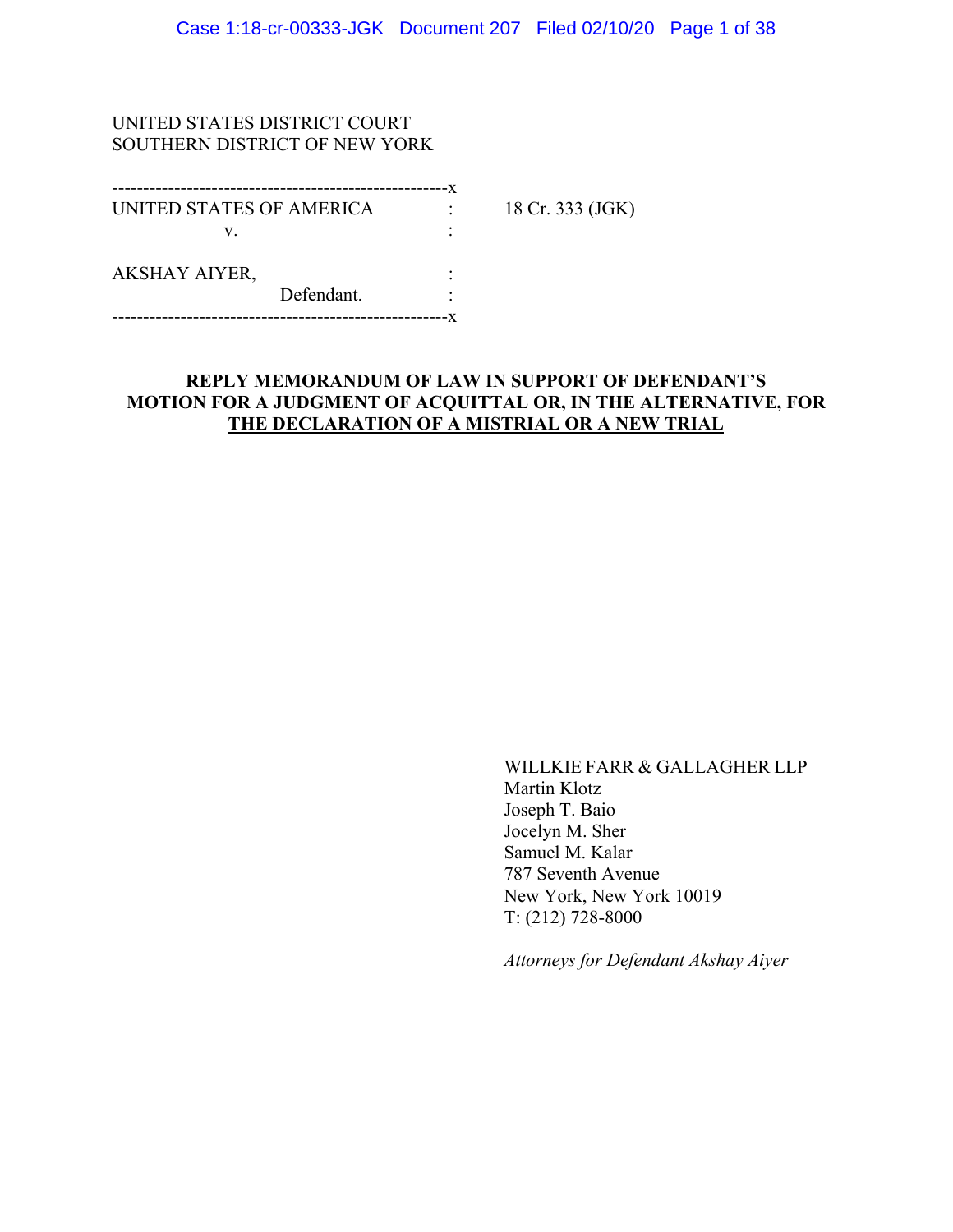**Page** 

# **TABLE OF CONTENTS**

| $I_{\cdot}$                                                                                                                                                  | The Court Should Enter A Judgment Of Acquittal For Mr. Aiyer Pursuant To<br>Rule 29 Because The Evidence Presented At Trial Was At Least As Consistent |    |                                                                                                                                             |  |
|--------------------------------------------------------------------------------------------------------------------------------------------------------------|--------------------------------------------------------------------------------------------------------------------------------------------------------|----|---------------------------------------------------------------------------------------------------------------------------------------------|--|
|                                                                                                                                                              | A.                                                                                                                                                     |    |                                                                                                                                             |  |
|                                                                                                                                                              | <b>B.</b>                                                                                                                                              |    |                                                                                                                                             |  |
|                                                                                                                                                              |                                                                                                                                                        | 1. |                                                                                                                                             |  |
|                                                                                                                                                              |                                                                                                                                                        | 2. |                                                                                                                                             |  |
|                                                                                                                                                              |                                                                                                                                                        | 3. |                                                                                                                                             |  |
|                                                                                                                                                              |                                                                                                                                                        | 4. |                                                                                                                                             |  |
|                                                                                                                                                              |                                                                                                                                                        | 5. |                                                                                                                                             |  |
|                                                                                                                                                              |                                                                                                                                                        | 6. |                                                                                                                                             |  |
| II.<br>The Court Should Have Ruled Before The Case Was Submitted To The Jury That<br>Trading Episodes Involving The Ruble And Zloty And Involving Trading On |                                                                                                                                                        |    |                                                                                                                                             |  |
|                                                                                                                                                              | A.                                                                                                                                                     |    | The Court Was Required To Characterize The Challenged Conduct After<br>Consideration Of The Context And The Potential Competitive Effects16 |  |
|                                                                                                                                                              | <b>B.</b>                                                                                                                                              |    | Conduct Involving Trading In The Ruble And Zloty Does Not Constitute                                                                        |  |
|                                                                                                                                                              |                                                                                                                                                        | 1. | The Relationship Between Mr. Aiyer And The Other Rand<br>Chat Room Members In These Currencies Was                                          |  |
|                                                                                                                                                              | $C$ .                                                                                                                                                  |    | Conduct Involving Trading In The Interdealer Market Does Not Constitute                                                                     |  |
| III.                                                                                                                                                         |                                                                                                                                                        |    |                                                                                                                                             |  |
|                                                                                                                                                              | A.                                                                                                                                                     |    | The Jury's Verdict Likely Was Tainted By Evidence Not Properly                                                                              |  |
|                                                                                                                                                              | <b>B.</b>                                                                                                                                              |    | The Prejudicial Content Of The Government's Summations Exacerbated                                                                          |  |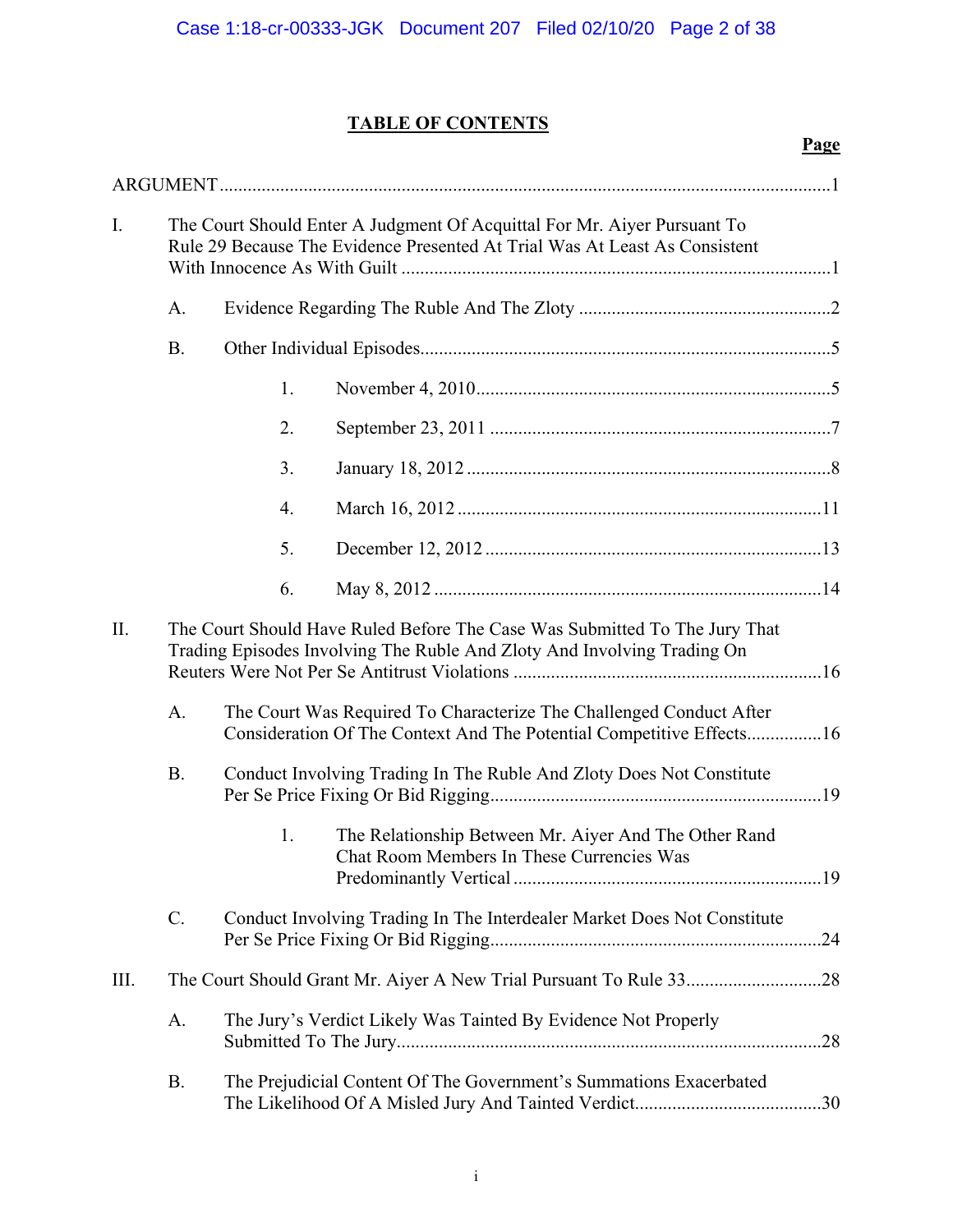# Case 1:18-cr-00333-JGK Document 207 Filed 02/10/20 Page 3 of 38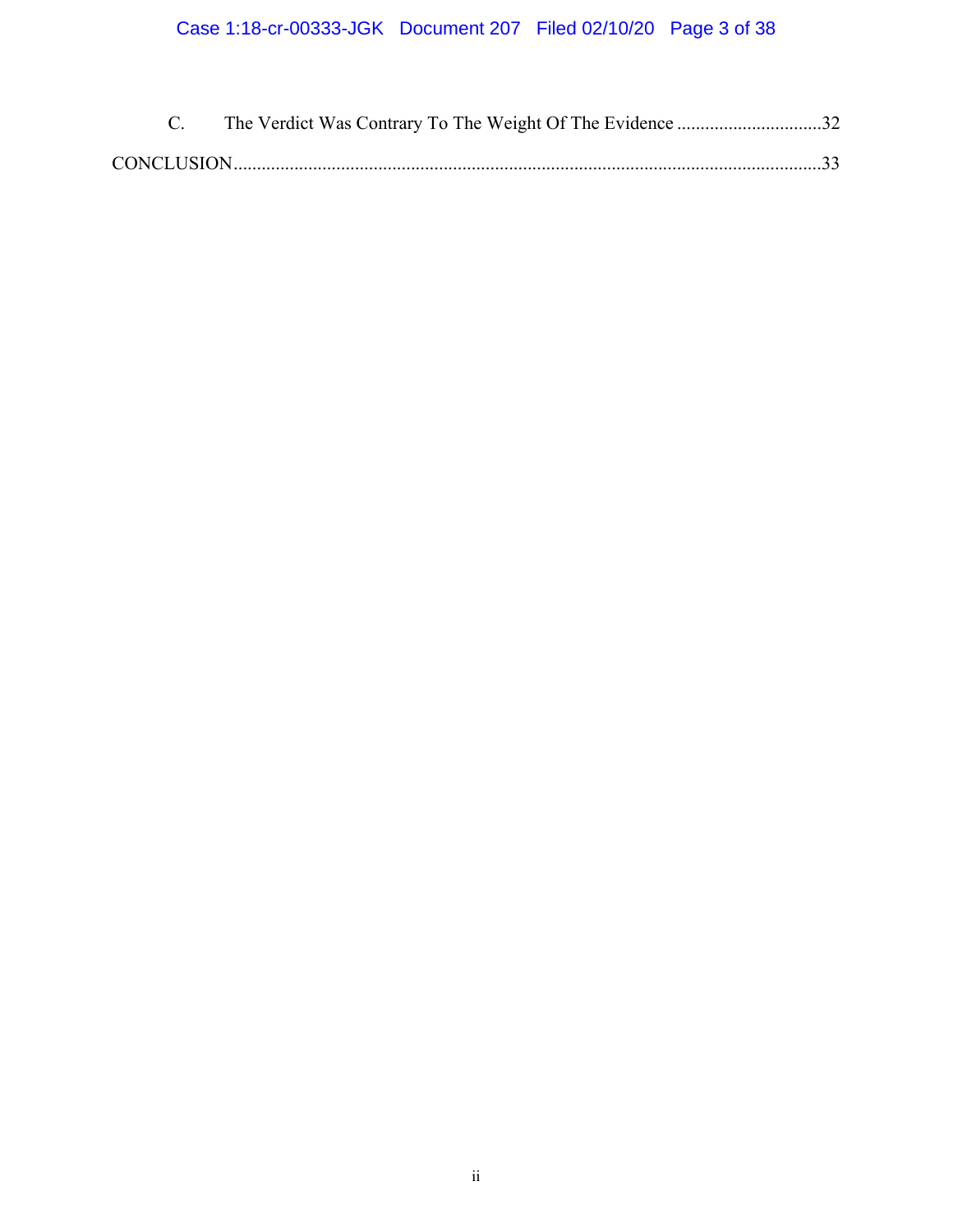# **TABLE OF AUTHORITIES**

| Cases                                                                        | Page(s) |
|------------------------------------------------------------------------------|---------|
| Abadir & Co. v. First Miss. Corp.,                                           |         |
| Alaska Electrical Pension Fund v. Bank of Am. Corp.,                         |         |
| Apex Oil Co. v. DiMauro,                                                     |         |
| Broadcast Music, Inc. v. Columbia Broadcasting Sys., Inc.,                   |         |
| Cement Mfrs. Protective Ass'n v. United States,                              |         |
| Copy-Data Systems Inc. v. Toshiba America, Inc.,                             |         |
| Granite Partners, L.P. v. Bear, Stearns & Co.,                               |         |
| Granite Partners, L.P. v. Bear, Stearns & Co.,                               |         |
| Integrated Systems & Power, Inc. v. Honeywell Int'l, Inc.,                   |         |
| Leegin Creative Leather Prods., Inc. v. PSKS, Inc.                           |         |
| Matsushita Electric Industrial Co. v. Zenith Radio Corp.,                    |         |
| Medical Center at Elizabeth Place LLC v. Atrium Health Sys.,                 |         |
| Phillips Getschow Co. v. Green Bay Brown Cty. Prof'l Football Stadium Dist., |         |
| Polk Bros., Inc. v. Forest City Enters., Inc.,                               |         |
| Ratino v. Medical Service of District of Columbia (Blue Shield),             |         |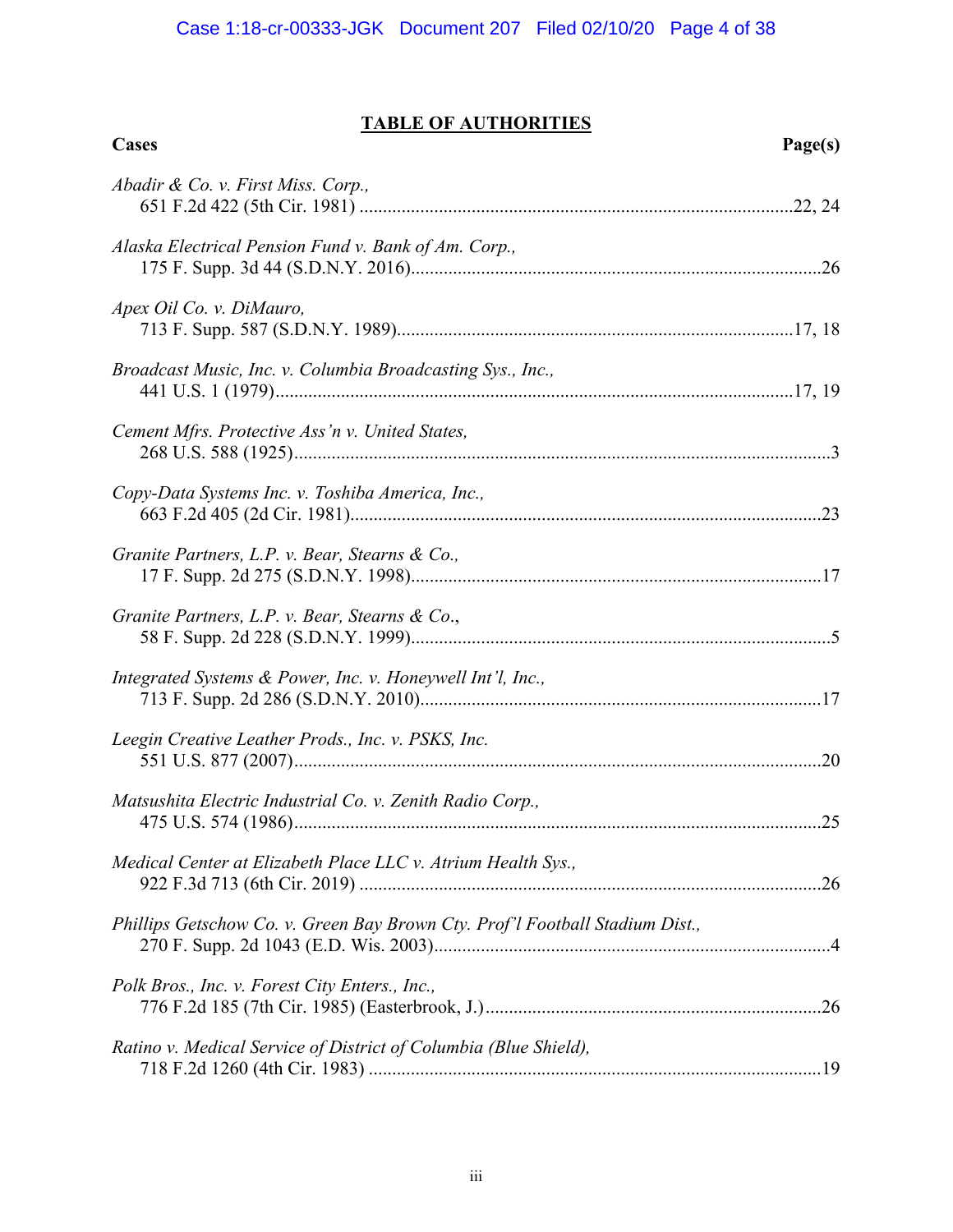# Case 1:18-cr-00333-JGK Document 207 Filed 02/10/20 Page 5 of 38

| Rothery Storage & Van Co. v. Atlas Van Lines, Inc.,     |  |
|---------------------------------------------------------|--|
| In re Sulfuric Acid Antitrust Litig.,                   |  |
| United States v. Cassese,                               |  |
| United States v. Citizens & Southern Nat'l Bank,        |  |
| United States v. DiNome,                                |  |
| United States v. Ferguson,                              |  |
| United States v. Finnerty,                              |  |
| United States v. Galanis,                               |  |
| United States v. Guiliano,                              |  |
| United States v. Napolitano,                            |  |
| United States v. Pauling,                               |  |
| United States v. U.S. Gypsum Co.,                       |  |
| United States v. Valle,                                 |  |
| Volvo N. Am. Corp. v. Men's Int'l Prof. Tennis Council, |  |
|                                                         |  |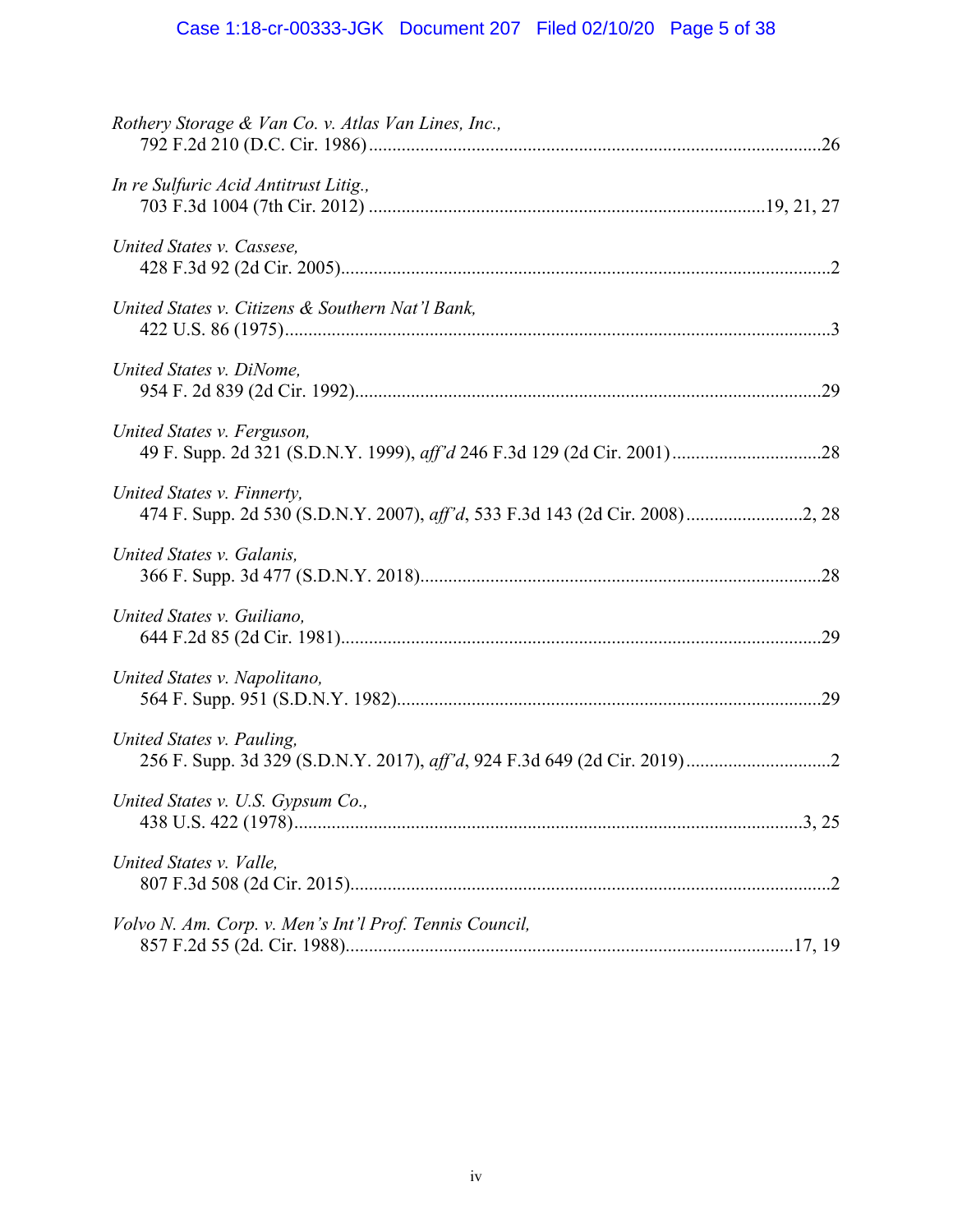Defendant Akshay Aiyer respectfully submits this Reply Memorandum of Law in further support of his Motion for a Judgment of Acquittal or, in the Alternative, for the Declaration of a Mistrial or a New Trial pursuant to Federal Rules of Criminal Procedure 29 and 33 and a renewal of arguments made by Mr. Aiyer during earlier stages of the proceedings based upon the full trial record.

### **ARGUMENT**

# **I. The Court Should Enter A Judgment Of Acquittal For Mr. Aiyer Pursuant To Rule 29 Because The Evidence Presented At Trial Was At Least As Consistent With Innocence As With Guilt.**

In his Opening Brief, Mr. Aiyer sets out in detail the body of evidence, including the testimony given by the cooperators as to each challenged transaction, that demonstrated the Government's failure to prove beyond a reasonable doubt that Mr. Aiyer committed the antitrust crime charged. (*See* ECF No. 196, Motion for a Judgment of Acquittal or, in the Alternative, for the Declaration of a Mistrial or a New Trial ("Motion"), at Section II.) In its response, the Government largely ignores that body of evidence and instead relies on a smattering of conclusory, generic, vague, or contradictory statements made by the cooperators and other witnesses, which statements were undermined and overcome by the specific evidence that supports a finding of Mr. Aiyer's innocence. In this section, Mr. Aiyer addresses evidentiary citations offered by the Government, viewed in the light most favorable to the prosecution, and shows how the record, read as a whole, is substantially more consistent with Mr. Aiyer's innocence as opposed to guilt. As such, the evidence presented at trial was insufficient to support the verdict, which must fail under Rule 29.

As the Government points out, and Mr. Aiyer does not dispute, the assessments made by juries are afforded considerable deference by courts under Rule 29. (*See* ECF No. 204, Opposition to Motion for a Judgment of Acquittal or, in the Alternative, for the Declaration of a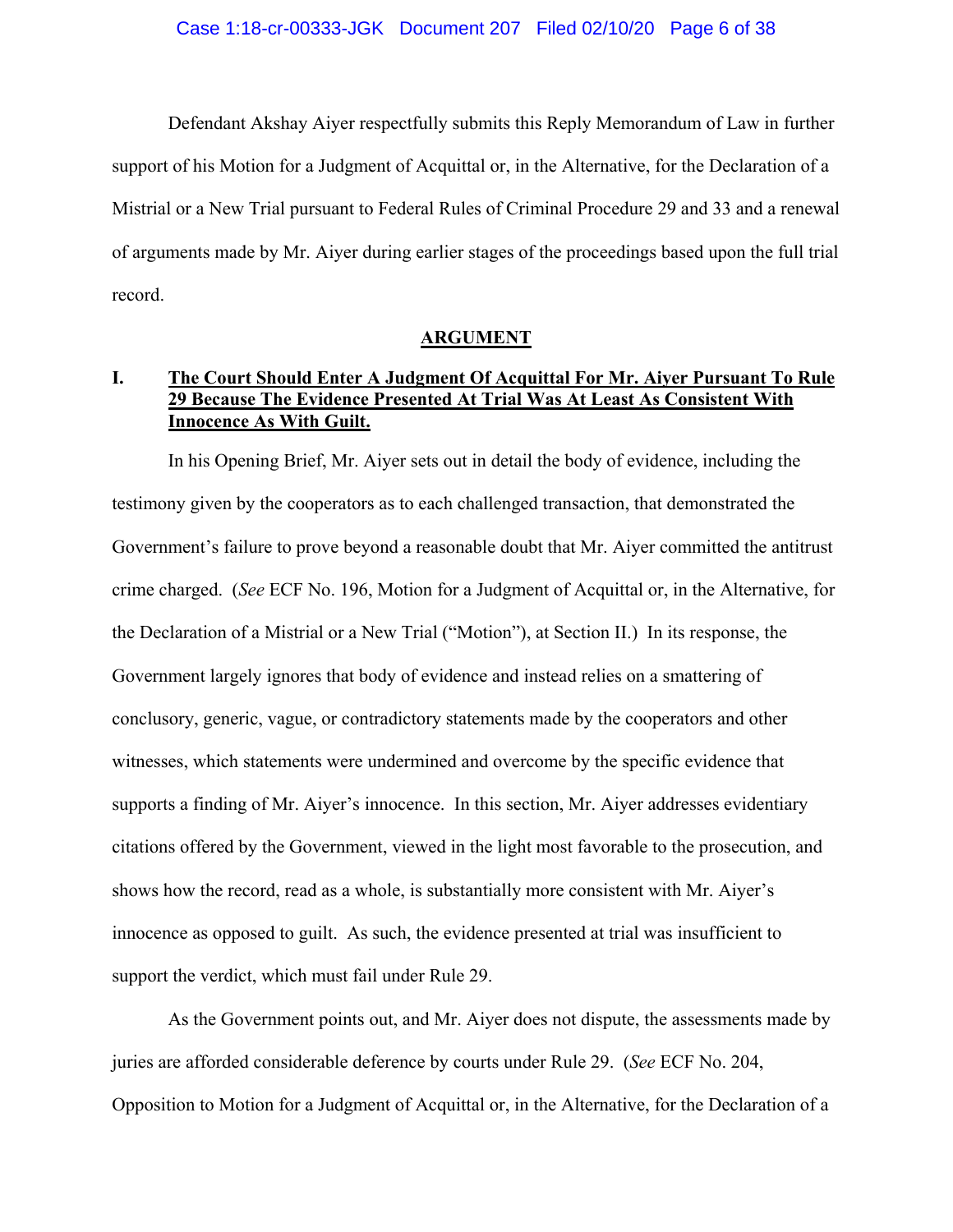### Case 1:18-cr-00333-JGK Document 207 Filed 02/10/20 Page 7 of 38

Mistrial or a New Trial pursuant to Federal Rules of Criminal Procedure 29 and 33 ("Opposition" or "Opp."), at 22-23.) The Government attempts to use this concept of jury deference as a shield for the defects that plague the testimony on which it relies to prove the existence of an illegal antitrust conspiracy. Courts' deference to the determinations of jurors is not unlimited, however, and "specious inferences are not indulged, because it would not satisfy the Constitution to have a jury determine that the defendant is *probably* guilty." *United States v. Pauling*, 256 F. Supp. 3d 329, 334 (S.D.N.Y. 2017), *aff'd*, 924 F.3d 649 (2d Cir. 2019) (quoting *United States v. Lorenzo*, 534 F.3d 153, 159 (2d Cir. 2008)) (emphasis in original); *see also United States v. Valle*, 807 F.3d 508, 515 (2d Cir. 2015). If the evidence presented at trial, when "viewed in the light most favorable to the prosecution[,] gives equal or nearly equal circumstantial support to a theory of guilt and a theory of innocence, then a reasonable jury must necessarily entertain a reasonable doubt." *Pauling*, 256 F. Supp. 3d at 334. Because "a conviction based on speculation and surmise alone cannot stand," the Government therefore "must do more than introduce evidence at least as consistent with innocence as with guilt." *United States v. Finnerty*, 474 F. Supp. 2d 530, 537 (S.D.N.Y. 2007), *aff'd*, 533 F.3d 143 (2d Cir. 2008) (internal citations and quotations omitted); *see also United States v. Cassese*, 428 F.3d 92, 103 (2d Cir. 2005).

### A. Evidence Regarding The Ruble And The Zloty.

The episodes involving trading in the ruble and zloty cannot form the basis of criminal liability because the Government failed to prove the existence of any illegal agreement. The trial record contains ample support for the conclusion that the Rand Chat Room members' trading in the ruble and the zloty resulted from the traders' independent decision-making. (*See* Motion at Section  $I(B)(1)$ .)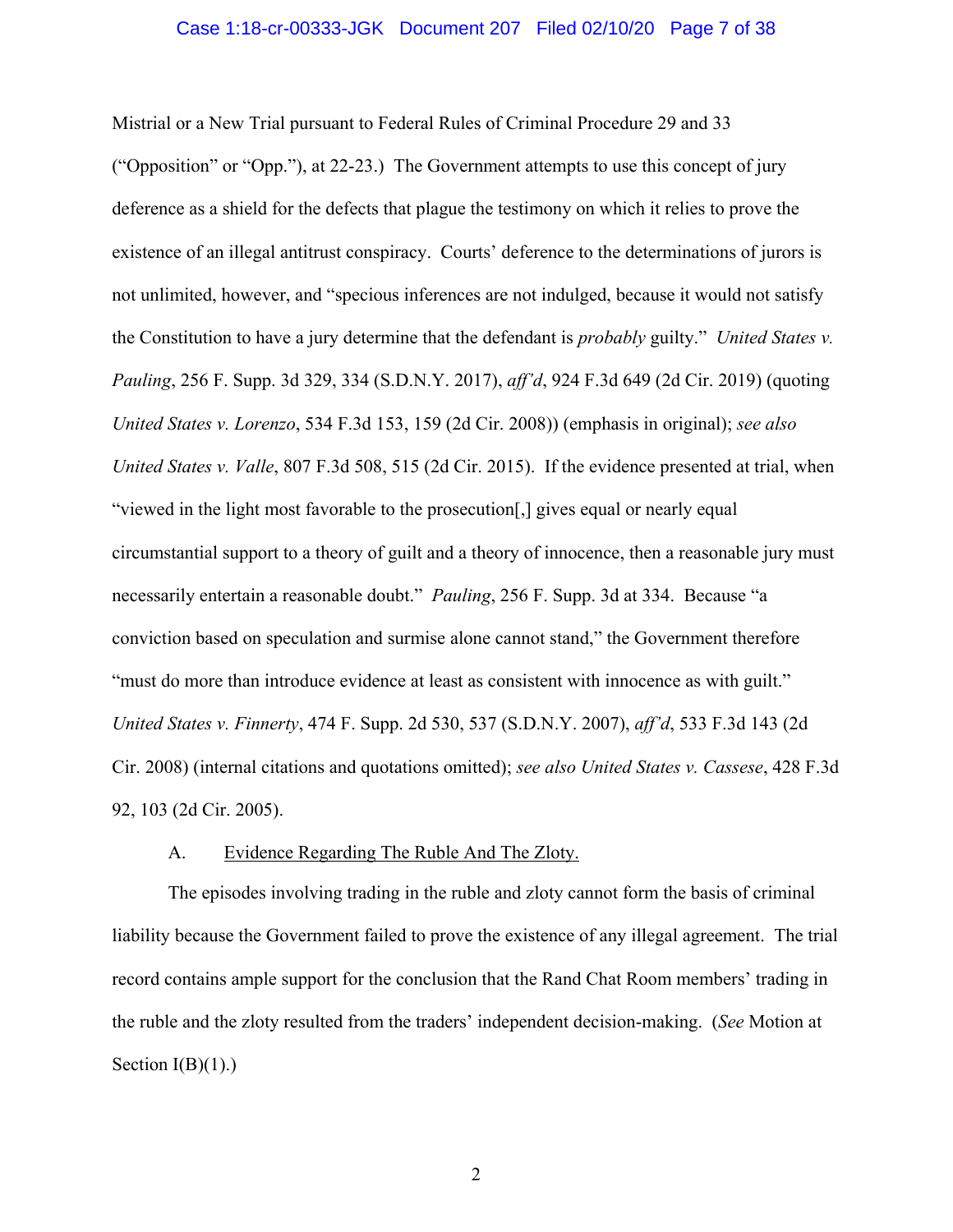### Case 1:18-cr-00333-JGK Document 207 Filed 02/10/20 Page 8 of 38

At most, the evidence regarding the ruble and zloty episodes showed the sharing of information among the Rand Chat Room participants, including numerous instances in which Mr. Cummins and Mr. Katz independently decided to quote prices to *avoid* winning the business. The Government cannot, and does not, dispute that the per se label is inapplicable to the dissemination of pricing information. *See United States v. Citizens & Southern Nat'l Bank*, 422 U.S. 86, 113 (1975) ("[T]he dissemination of price information is not itself a per se violation of the Sherman Act."); *United States v. U.S. Gypsum Co.,* 438 U.S. 422, 441 n.16 (1978) ("The exchange of price data and other information among competitors does not invariably have anticompetitive effects; indeed such practices can in certain circumstances increase economic efficiency and render markets more, rather than less, competitive."); *Cement Mfrs. Protective Ass'n v. United States*, 268 U.S. 588, 600-601 (1925) (permitting exchange of customer information among competitors for their individual use to protect their business interests).

As detailed in the Motion, there was insufficient evidence that Mr. Aiyer reached an agreement with any of the other Rand Chat Room members regarding the prices they would show if a customer asked for a quote in the ruble or the zloty. (*See* Motion at 26, 37-38.) Nor was there evidence that other Rand Chat Room members disclosed their prices to Mr. Aiyer for the purpose of allowing him to win customer business at prices that harmed the customers. Although Mr. Katz suggested that the alleged coconspirators "knew what [they] had to do in different situations" to help Mr. Aiyer and the other Rand Chat Room members (*see* Opp. at 50), the specific episodes presented by the Government at trial failed to support this generic testimony.

The November 22, 2011 ruble episode, for example, is the single date presented by the Government on which Mr. Aiyer "told" Mr. Katz what ruble price to quote. Mr. Katz contacted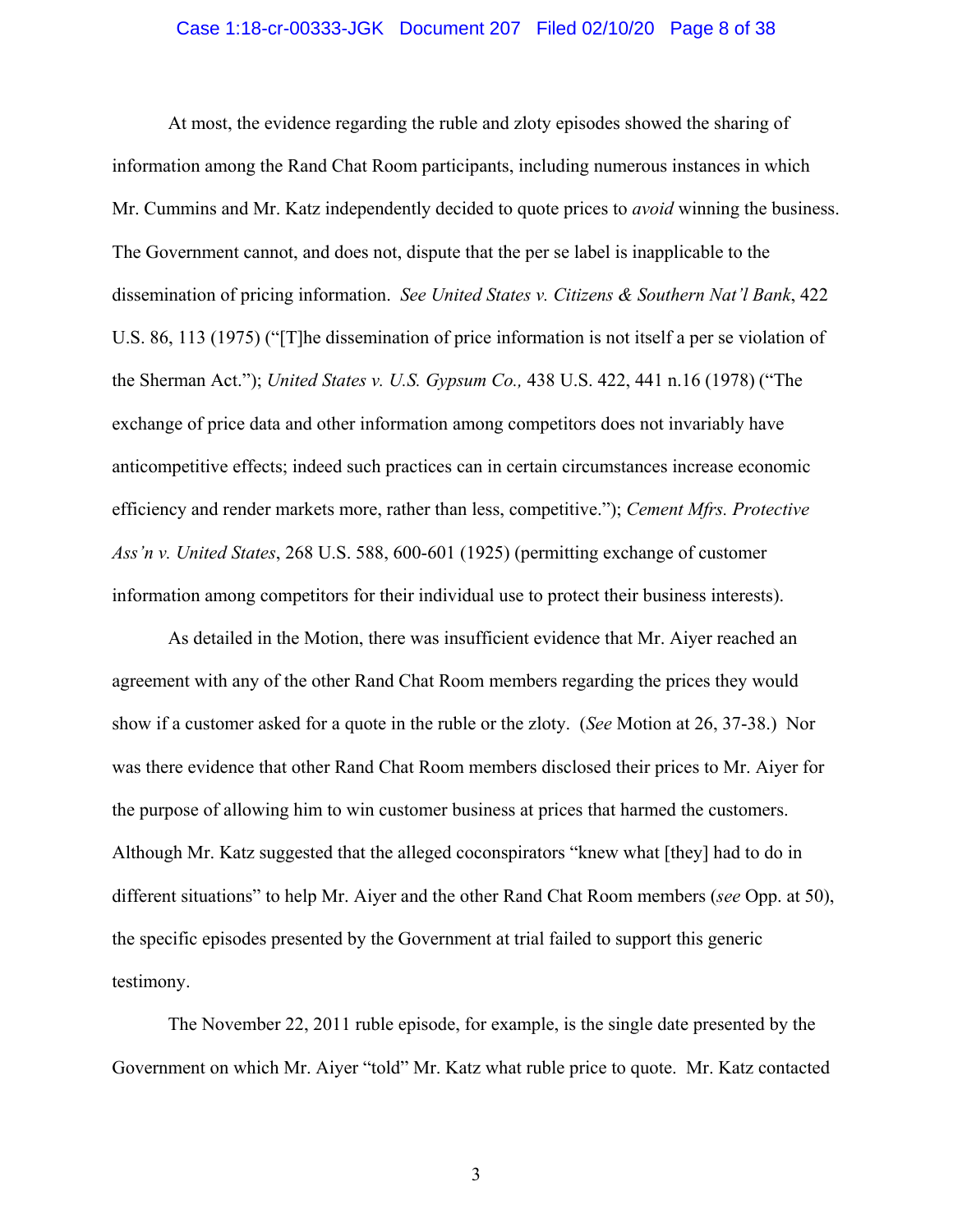### Case 1:18-cr-00333-JGK Document 207 Filed 02/10/20 Page 9 of 38

Mr. Aiyer and the ruble trader at Citi, through Mr. Cummins, to receive help with ruble pricing and to determine if either trader had any interest in the transaction. (Trial Tr. at 1232:7-15, 1233:4-9 (Katz).) In this instance, Mr. Aiyer told Mr. Katz not to show a *worse* price than Mr. Aiyer showed but instead to show the same price that Mr. Aiyer quoted. (*See* GX-139 at 20:19:20-20:19:36 (Mr. Aiyer: "26 … 28"; Mr. Katz: "i will show worst"; Mr. Aiyer: "make it 28 … i just changed mine also").) Mr. Aiyer sought the business at the specific price at which he was willing to trade, but was indifferent to whether he did so directly or through Mr. Katz. This episode—the only one in which Mr. Aiyer arguably told Mr. Katz what price to show—provides no support for the Government's proposition that Mr. Aiyer and Mr. Katz agreed on prices in order to deprive the customer of the possibility of a better price. (*See* Opp. at 45.)

In two instances—February 28, 2012 and November 22, 2011, discussed above—Mr. Aiyer appears to have changed his bid after learning that Mr. Cummins or Mr. Katz were also bidding. The Government offered no non-speculative explanation for either change. As to the February 28, 2012 episode, Mr. Cummins did not testify that his *purpose* in disclosing his bid to Mr. Aiyer was to allow Mr. Aiyer to change his bid and win the customer business at a price more favorable to himself, much less that he did so pursuant to an agreement to benefit Mr. Aiyer and disadvantage the customer. Mr. Aiyer also changed his bid on November 22, 2011, shortly before Thanksgiving, but Mr. Katz made clear that he and Mr. Aiyer were both aiming to avoid being the winning bidder. (*See* Trial Tr. at 1277:12-1278:15 (Katz).) Mr. Katz further confirmed that Mr. Aiyer "price[d] [the transaction] on his own." (Trial Tr. at 1234:16-18 (Katz).) The disclosure of bids might be deemed an improper interference with the bidding process, but it does not therefore constitute criminal antitrust bid rigging. *See Phillips Getschow Co. v. Green Bay Brown Cty. Prof'l Football Stadium Dist.*, 270 F. Supp. 2d 1043, 1050 (E.D.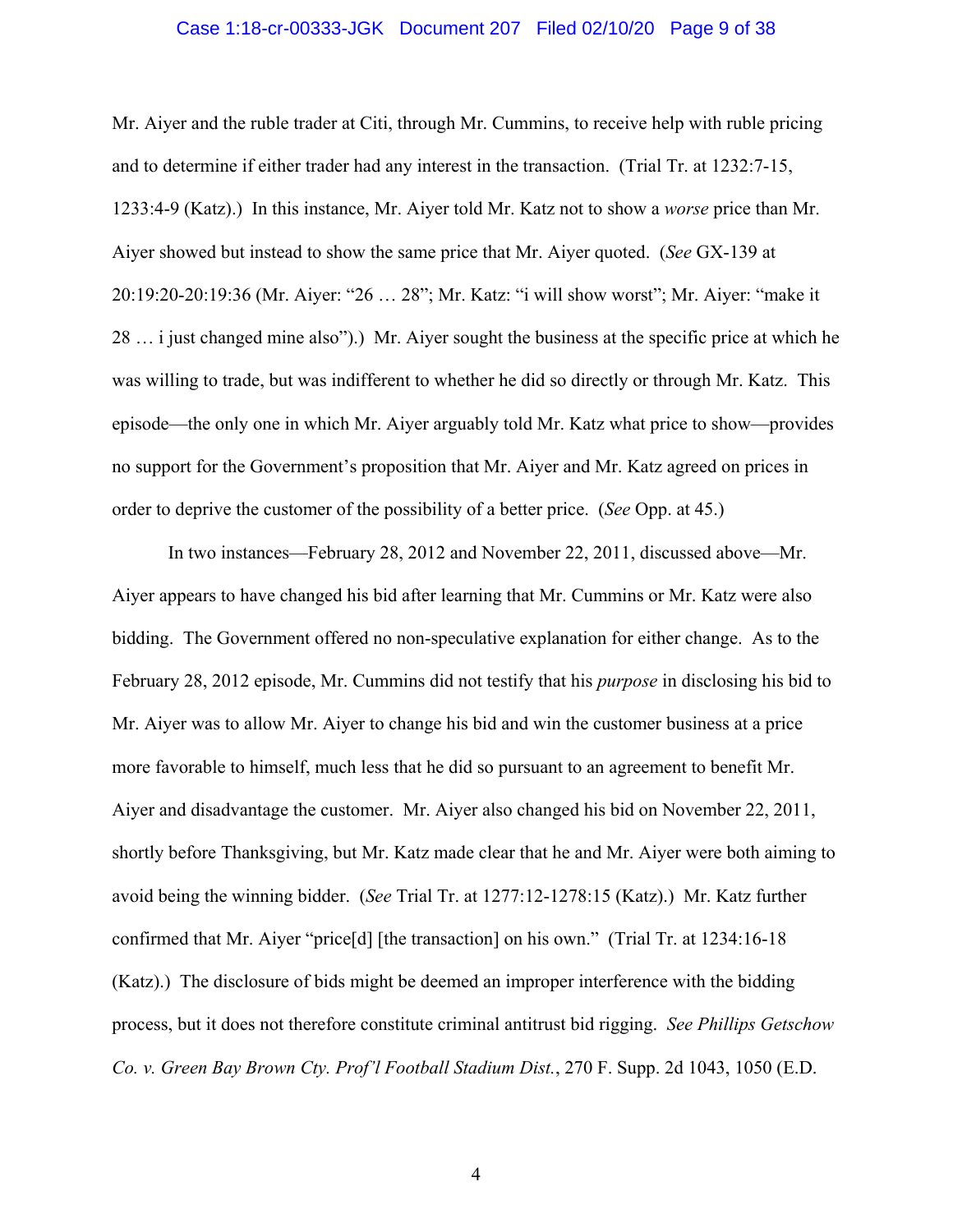### Case 1:18-cr-00333-JGK Document 207 Filed 02/10/20 Page 10 of 38

Wis. 2003) (holding that "improperly, even illegally, disclos [ing] a sealed bid" during the bidding process "does not amount to a violation of §1" of the Sherman Act); *see also Granite Partners, L.P. v. Bear, Stearns & Co*., 58 F. Supp. 2d 228, 237 (S.D.N.Y. 1999) (allegations that the defendants "engag[ed] in a conspiracy to exchange 'lowball,' accommodation bids," thereby "forestall[ing] a competitive auction" did not amount to per se bid rigging).

### B. Other Individual Episodes.

In the Motion, Mr. Aiyer discussed the trading episodes about which the Government presented evidence at trial and showed that in no instance did the Government prove a per se price fixing or bid rigging violation. In its Opposition, the Government does not attempt to rebut Mr. Aiyer's detailed analysis, but instead largely confines its discussion to three "examples." (Opp. at 27, 35.) Even in this limited discussion, the Government presents only portions of testimony, and its own conclusions about Bloomberg chat language, ignoring details that show that the evidence as a whole is at least as consistent with innocence as with guilt.

The tables below demonstrate the contrast between testimony the Government excerpted in its Opposition and the conflicting testimony the Government chose to omit. When viewed side by side, it is clear that the testimony offered at trial is a least as consistent with innocence as with guilt, and therefore that a reasonable jury must necessarily entertain a reasonable doubt that Mr. Aiyer was engaged in a conspiracy to fix prices and rig bids.

## 1. *November 4, 2010.*

As explained in the Motion, on November 4, 2010, both Mr. Aiyer and Mr. Katz were approached for a price in a ruble transaction and, according to Mr. Katz's own testimony on cross examination, individually quoted prices that were solely the product of their respective independent judgment. (*See* Motion at 42.) The Government disregards Mr. Katz's cross examination testimony concerning this independent pricing and includes in its Opposition only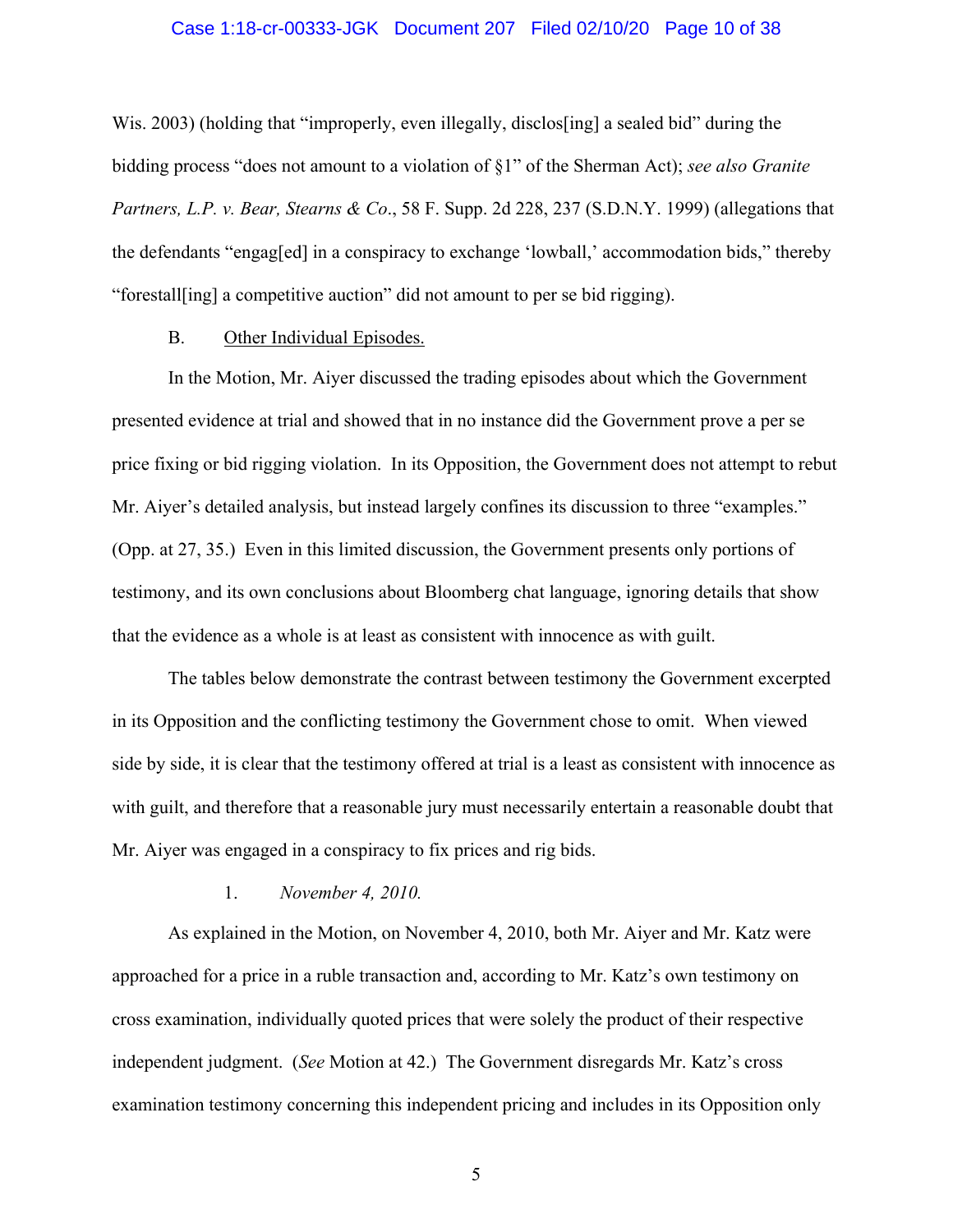the direct examination testimony, excerpted in part below, that supports its contention that Mr. Katz and Mr. Aiyer coordinated their bidding. (Opp. at 27-28, 35-37.) When viewed in its totality, however, Mr. Katz's testimony about November 4, 2010 is at least as consistent with innocence as it is with guilt and therefore insufficient to support a conviction under Rule 29.

| <b>November 4, 2010</b> |                                                                                                                 |                                            |                                                                                                 |  |
|-------------------------|-----------------------------------------------------------------------------------------------------------------|--------------------------------------------|-------------------------------------------------------------------------------------------------|--|
|                         | <b>Testimony Quoted by the Government</b>                                                                       | <b>Testimony Omitted by the Government</b> |                                                                                                 |  |
| Q <sub>1</sub>          | Mr. Katz, did you have an agreement<br>with the defendant with respect to<br>certain dollar/ruble transactions? | Q.                                         | And Mr. Aiyer tells you what price he<br>quoted. Isn't that right?<br>A. Correct.               |  |
| $A_{\cdot}$<br>Q.       | Yes.<br>Was it part of your underlying<br>agreement with the defendant?                                         | Q.<br>$A_{\cdot}$<br>$Q_{\rm{c}}$          | 30.99. Now, that was his price, wasn't it?<br>Yes.<br>He didn't ask you for any advice on that, |  |
| Α.<br>Q.                | Yes, it was.<br>What did you and the defendant agree                                                            | A.                                         | did he?<br>No.                                                                                  |  |
| A.                      | to do on this transaction?<br>We agreed -- once we determined that<br>we were both being asked a price by the   | Q <sub>r</sub><br>A. No.                   | You didn't give him any advice on that,<br>not on the ruble.                                    |  |
|                         | same customer, we agreed what bid we<br>were going to show them between the                                     |                                            | (Trial Tr. at 1241:11-19 (Katz))                                                                |  |
|                         | two of us.  We discussed it and then<br>came up with a two rates that we were<br>going to show.                 | Q.                                         | So you decide, with [Mr. Aiyer] having<br>done 30.99, that you would go 30.98,<br>correct?      |  |
|                         | (See Opp. at 28 (citing Trial Tr. at 933:16-<br>934:4 (Katz)))                                                  | Q.                                         | A. Correct.<br>And that was your decision, to go 30.98,                                         |  |
| Q.                      | What did you understand the point of<br>the defendant showing you his price?                                    | A. Yes.                                    | yes?<br>(Trial Tr. at 1241:20-24 (Katz))                                                        |  |
| A.                      | So that I would go with the rate below<br>that, so that he would win.                                           |                                            |                                                                                                 |  |
| Q.                      | Did you follow through with what you<br>understood the defendant wanted?                                        |                                            |                                                                                                 |  |
|                         | A. Yes<br>(See Opp. at 28, 36 (citing Trial Tr. at<br>$935:7-25$ (Katz)))                                       |                                            |                                                                                                 |  |

The Government also points to the Bloomberg chat from this date in which Mr. Katz wrote, "conspiracies are nice," and Mr. Aiyer responded, "hahaha … prolly shudnt puot this on perma chat." (Opp. at 37.) This, according to the Government, is evidence of Mr. Aiyer's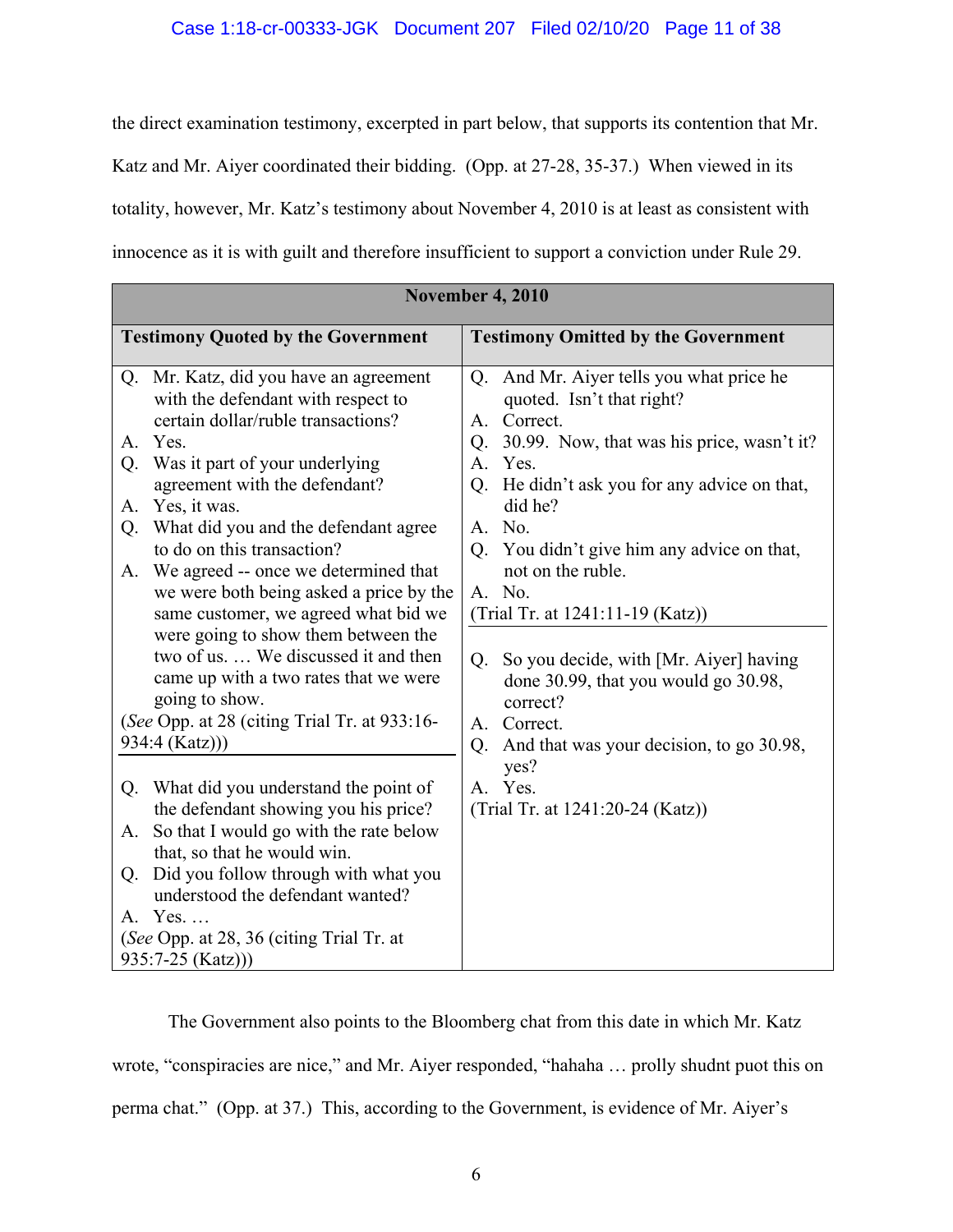### Case 1:18-cr-00333-JGK Document 207 Filed 02/10/20 Page 12 of 38

"consciousness of guilt." (*Id.*) The Government does not acknowledge, however, Mr. Katz's admission on cross examination that the "conspiracies" referenced in that exchange never occurred. (Trial Tr. at 1243:23-1244:12 ("Q. So you are the one who said 'conspiracies are nice,' right? A. Correct.... What I'm referring to [in the quote] is into the switch it up now and then, to trick the customer into keep coming back to us. … Q. And that's something you didn't do. A. Correct.") (Katz).)

## 2. *September 23, 2011*.

In its Opposition, the Government contends that the September 23, 2011 episode demonstrates how "Defendant and Cummins coordinated their bidding to mask their demand, with the intention to stabilize or lower price." (Opp. at 29.) The Government relies on Mr. Cummins' conclusory testimony that he and Mr. Aiyer were attempting not to "represent that much demand" on the buy side, (*id.* (quoting Trial Tr. at 262:18-263:15 (Cummins)), and Bloomberg chat language from this date. Although Mr. Cummins recited careful answers on direct and redirect regarding this episode, when pressed about this concept of one trader hiding interest for another trader on cross examination, Mr. Cummins was clear that it had no impact on the visible supply or demand on Reuters. (*See* Trial Tr. at 653:10-654:6 (Cummins).) This testimony was ignored by the Government.

The language from the chat further demonstrates that the *purpose* of Mr. Aiyer's and Mr. Cummins' trading on September 23, 2011 was not to keep the price low. On this date, Mr. Cummins and Mr. Aiyer learned that they both needed to buy USD/TRY and that they both had bids in the market. (*See* GX-128 at 16:59:14-16:59:48.) Mr. Aiyer explained that he was "eating lunch," and the two traders discussed pulling their bids. (*Id.* at 16:59:22-16:59:56.) Mr. Cummins ultimately pulled his bid at a price of 1.8410, and then Mr. Aiyer placed a *higher* bid at the price 1.8416, with additional interest hidden for Mr. Cummins. (*Id.* at 16:59:07-17:00:13.)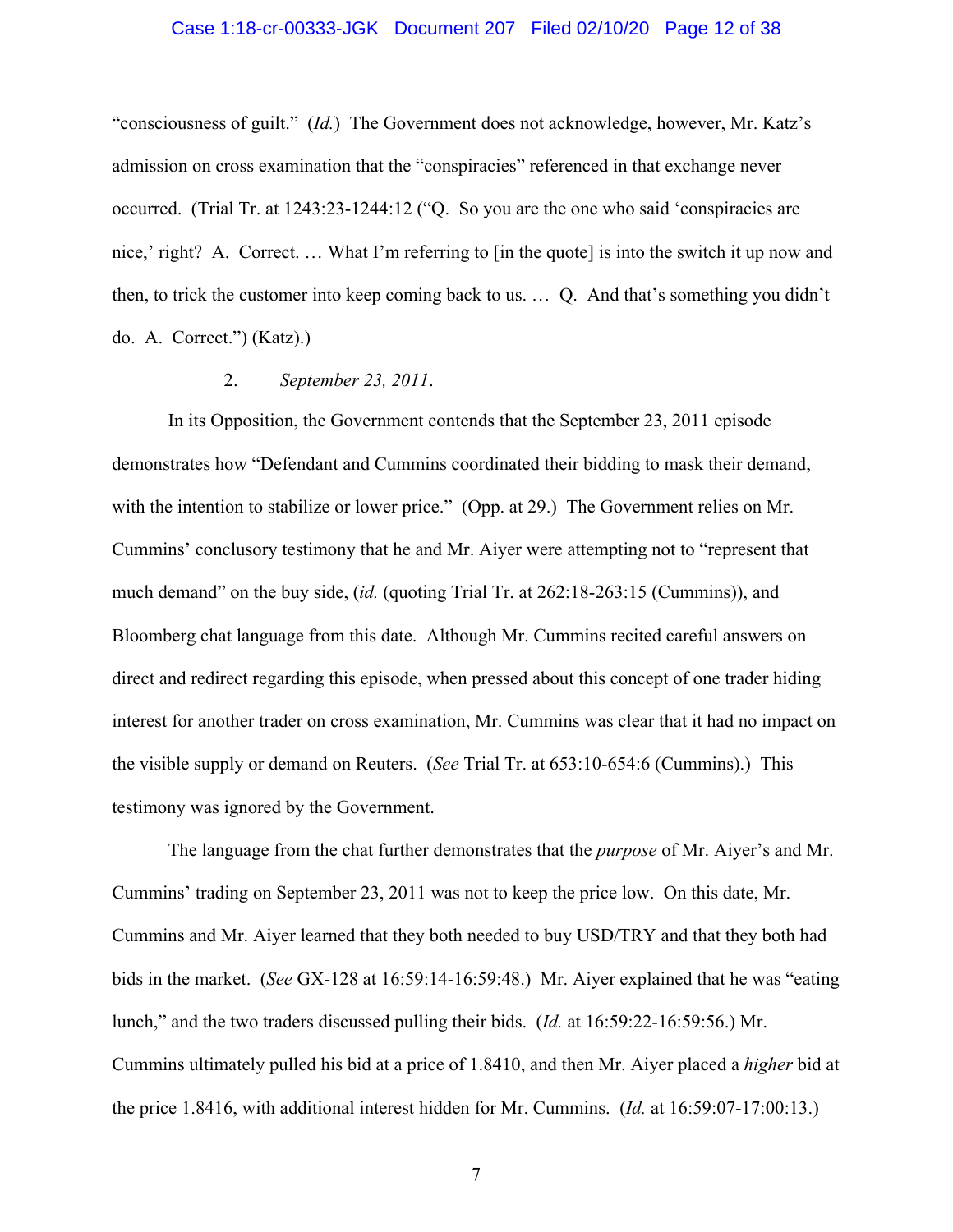### Case 1:18-cr-00333-JGK Document 207 Filed 02/10/20 Page 13 of 38

The narrative that Mr. Cummins and Mr. Aiyer were attempting to "stabilize or lower [the] price" is inconsistent with the traders' willingness to place higher bids, and therefore prices less favorable to themselves as buyers, on Reuters.

Given the admitted lack of impact on supply or demand caused by one trader hiding for another trader on Reuters, and the Bloomberg chat language's incompatibility with the purpose advanced by the Government, the evidence presented at trial about this date is at least as consistent with innocence as with guilt.

### 3. *January 18, 2012.*

As explained in the Motion, the trading episode on January 18, 2012 involved stop-loss orders executed by Mr. Aiyer, Mr. Cummins, and Mr. Williams. (*See* Motion at 65.) The Government asserts in its Opposition that Mr. Aiyer and Mr. Cummins coordinated their trades on Reuters in an effort to drive down the price of USD/ZAR in order to trigger a customer stoploss order. (*See* Opp. at 29-31.) The Government focuses on the Bloomberg chat from that date in which the three traders discussed stop-loss orders and Mr. Aiyer said, "im sure between us … we take it out," to which Mr. Cummins responds, "better get to weork." (*Id.* at 30-31.) The Government also characterizes Mr. Aiyer's statement made in a Bloomberg chat later in the day, "btw … salute to first coordinated … zar effort," as Mr. Aiyer's "congratulations on [his and Mr. Cummins'] efforts" in their trading activity that day. (*Id.* at 38.) This, according to the Government, apparently constitutes "strong evidence that Defendant knew what he was doing: coordinating with his competitor to affect price, which is price fixing." (*Id.*)

The Government ignores Mr. Cummins' testimony— despite its being highlighted in the Motion—explicitly stating that Mr. Cummins made independent decisions as to when and how to trade and had no knowledge of Mr. Aiyer's trading activity. (*See* Motion at 68-69.) The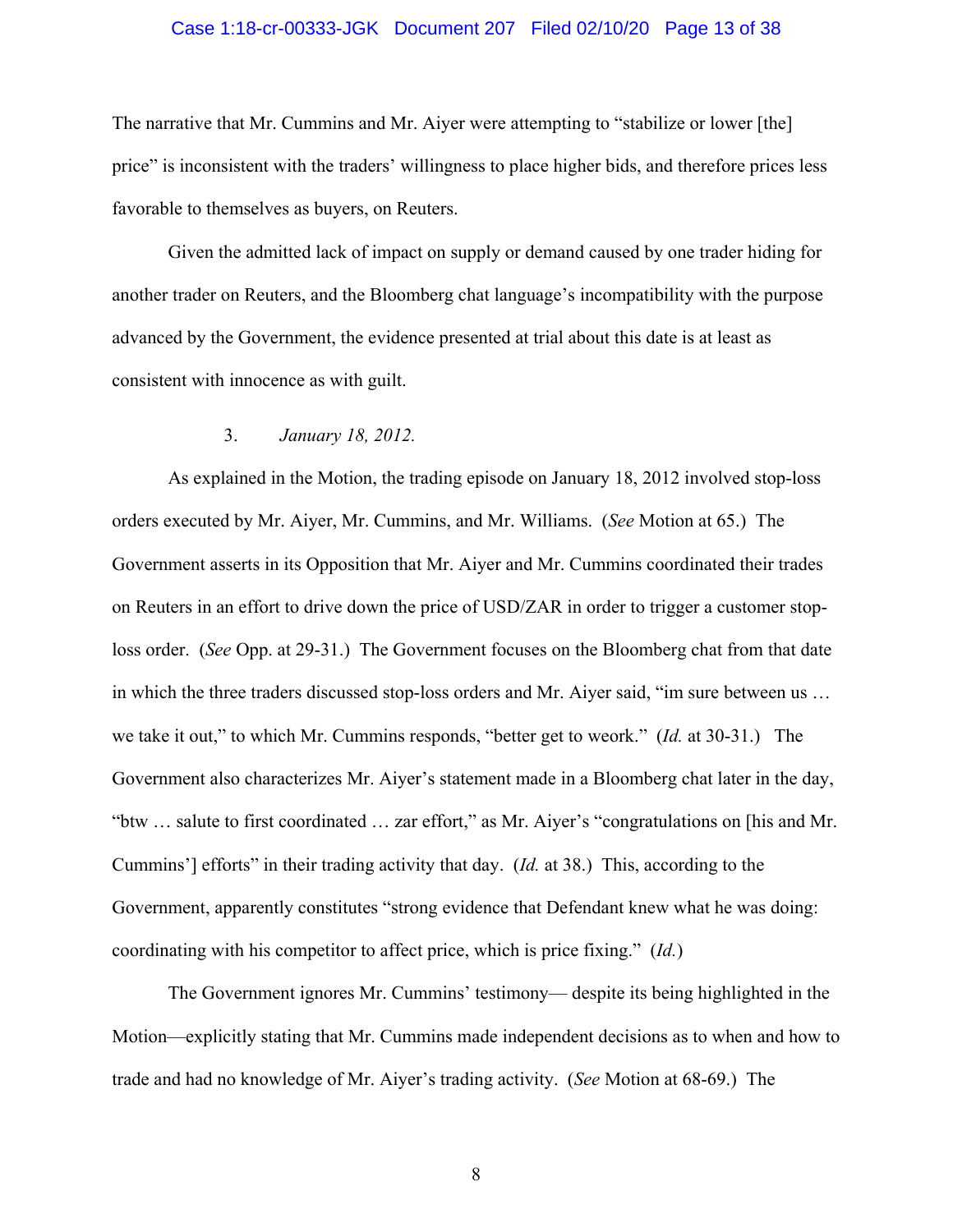evidence presented at trial with respect to January 18, 2012 demonstrates only that the traders exchanged information and subsequently engaged in unilateral trading. The chat excerpts the Government highlights—"between us … we take it out" and "salute to first coordinated … zar effort"—are consistent with this benign interpretation. Therefore, the evidence as a whole is at least equally consistent with innocence as it is with guilt.

| <b>January 18, 2012</b>                                                                                                                                                                                                                                                                                                                               |                                                                                                                                                                                                                                                                                                                                                                  |  |  |  |
|-------------------------------------------------------------------------------------------------------------------------------------------------------------------------------------------------------------------------------------------------------------------------------------------------------------------------------------------------------|------------------------------------------------------------------------------------------------------------------------------------------------------------------------------------------------------------------------------------------------------------------------------------------------------------------------------------------------------------------|--|--|--|
| <b>Testimony Quoted by the Government</b>                                                                                                                                                                                                                                                                                                             | <b>Testimony Omitted by the Government</b>                                                                                                                                                                                                                                                                                                                       |  |  |  |
| A.  And Akshay says, "I'm sure between<br>us we take it out," meaning we have got<br>enough to sell to push the market<br>through 95. And I say "better get to<br>work," like, okay, let's do it.<br>(See Opp. at 31 (citing Trial Tr. at 230:7-11)<br>(Cummins))                                                                                     | Q. Okay. Those weren't coordinated, right?<br>You did what you wanted to do. Nobody<br>told you to trade, nobody told you not to<br>trade, correct?<br>A. Yes.<br>Q. You're not coordinating anything?<br>A. Yes.<br>Q. You're not trying to drive through a stop,                                                                                               |  |  |  |
| So these are the details of a trade I<br>А.<br>did in the Reuters Matching system, the<br>Reuters Dealing system that shows that<br>at a specific time I sold to a bid in the<br>market U.S. dollars against South<br>African rand at 7.9619 in the amount of                                                                                         | are you?<br>A. I am not.<br>Q. And so far as you know, Mr. Aiyer isn't<br>trying to drive through a stop?<br>A. Correct.<br>(Trial Tr. at 558:15-25 (Cummins))                                                                                                                                                                                                   |  |  |  |
| \$1 million.<br>When you say you sold, was that an<br>Q.<br>aggressive order or a passive order?<br>A. I was the aggressor.<br>And the price of 7.9619, was this above<br>Q.<br>or below the stop level?<br>This is above.<br>A.<br>And how far above the stop is this?<br>Q.<br>$119$ pips.<br>A.<br>These are the details of a trade I did in<br>A. | Okay. And is it fair to say that you don't<br>Q <sub>r</sub><br>know what [Mr. Aiyer's] trading was<br>during the course of the day in dollar/rand?<br>A. That is fair.<br>And that's the entire day. I'm even talking<br>$Q_{\rm c}$<br>about the rest of the day. You don't know<br>what his trading was.<br>A. I did not.<br>(Trial Tr. at 559:4-9 (Cummins)) |  |  |  |
| the Reuters Matching, in the dollar<br>South Africa market where I sold \$3<br>million at 7.96 where I was the<br>aggressor.<br>And this price, was it above or below<br>Q.<br>the stop level?<br>A. Above.                                                                                                                                           | So you made the decision on your own,<br>$Q_{\cdot}$<br>before you were back on the chat, to begin<br>to sell dollars as part of your hedging, is<br>that fair?  [W]hen Mr. Aiyer asks you<br><sup>C</sup> C, you there? That's at 19:54:24, and<br>you say 'yo' at 19:54:29. That was after                                                                     |  |  |  |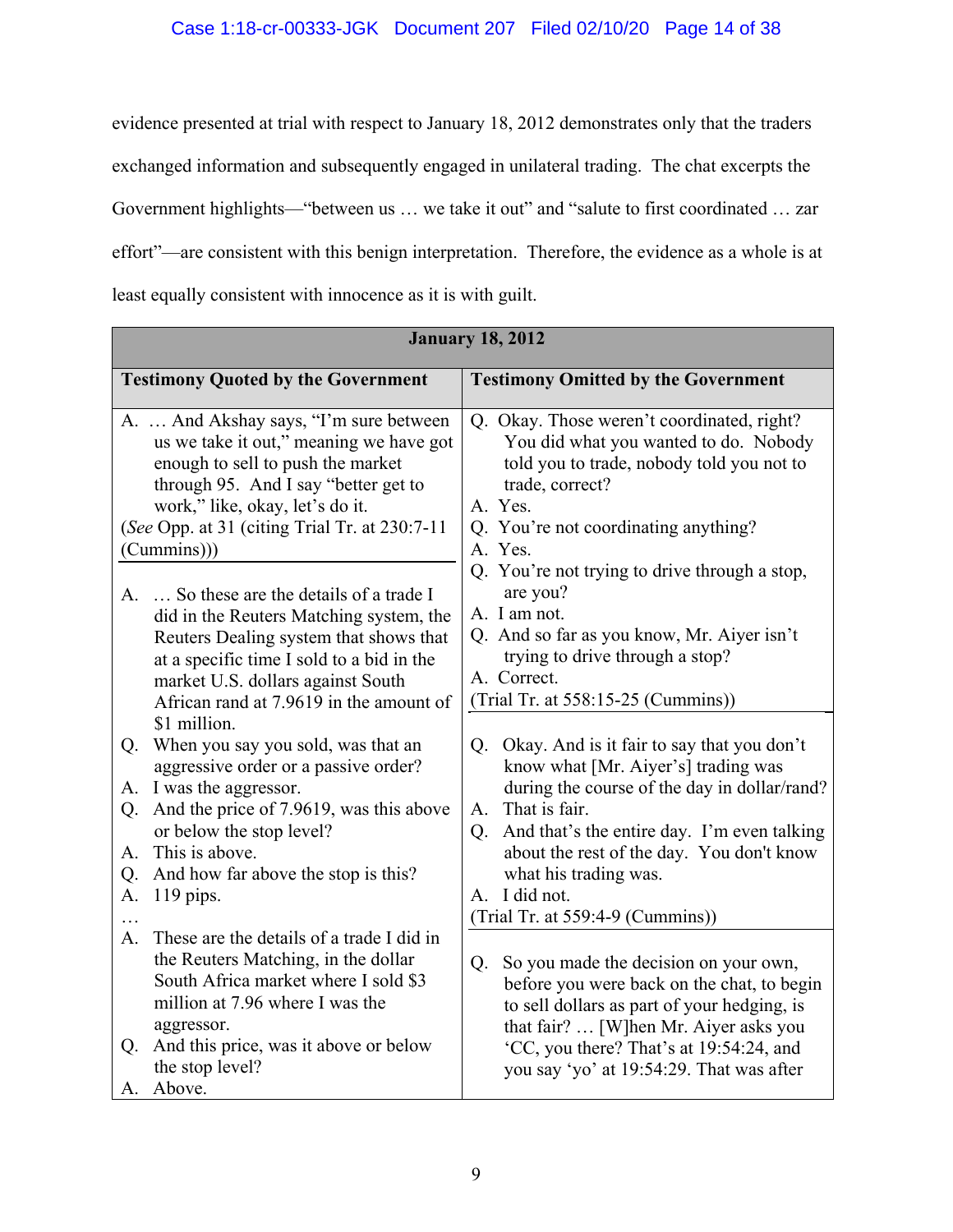| Q.       | Now let's take a look at the next block<br>of trades that are highlighted. Could<br>you describe for the jury what this<br>shows?                                                                                   | A.            | you actually started to hedge, isn't that<br>right?<br>That's after I started selling, yes.                                                                                                                               |
|----------|---------------------------------------------------------------------------------------------------------------------------------------------------------------------------------------------------------------------|---------------|---------------------------------------------------------------------------------------------------------------------------------------------------------------------------------------------------------------------------|
| A.<br>Q. | This is a group of eight or ten trades<br>that I sold dollars in each case against<br>South African rand at prices ranging<br>from 7.9575 down to 7.95 in various<br>amounts.<br>And what was the stop level again? | .<br>Q.<br>Q. | You decided to do that on your own.<br>A. Yes.<br>(Trial Tr. at 565:2-566:3 (Cummins))<br>And as a result of your trading beforehand<br>at higher prices, you were then able to give                                      |
| A.<br>Q. | 7.95.<br>So did your trading here trigger the stop<br>level?                                                                                                                                                        |               | your customer a better price than you<br>would have if you had not done that<br>trading, isn't that fair?                                                                                                                 |
| А.<br>Q. | Yes.<br>So let's take a look at the next three<br>highlighted trades, please, and tell the<br>jury what's happening here in these                                                                                   | A.<br>Q.      | Yes.<br>And that was trading that you did on your<br>own. Mr. Aiyer didn't tell you what to do.<br>Actually, no one told you what to do. Is<br>that fair?                                                                 |
| А.       | trades.<br>So in these trades I am selling dollars<br>against South Africa again, from 7.95<br>down to 7.9475, and in each case I am                                                                                | Q.            | A. Yes. You know, you are able to give a<br>higher price, but you can't give a higher<br>price than the stop-loss level.<br>I understand that. That would mean  that                                                      |
|          | the aggressor again.<br>(See Opp. at 31 (citing Trial Tr. at 232:6-<br>234:10 (Cummins)))                                                                                                                           |               | you can't give the customer more than 7.95<br>but if you had waited and it went down<br>to 7.94 or 7.93 or, God forbid, 7.92, your<br>later trading could redound and would<br>redound to the detriment of your customer, |
|          |                                                                                                                                                                                                                     | A.            | correct?<br>Yes, that's correct.                                                                                                                                                                                          |
|          |                                                                                                                                                                                                                     | Q.            | And you avoided that by these trades.                                                                                                                                                                                     |
|          |                                                                                                                                                                                                                     |               | A. Yes.                                                                                                                                                                                                                   |
|          |                                                                                                                                                                                                                     |               | (Trial Tr. at 570:9-571:3 (Cummins))                                                                                                                                                                                      |
|          |                                                                                                                                                                                                                     | Q.            | You made your independent decisions as to<br>when to trade, correct?                                                                                                                                                      |
|          |                                                                                                                                                                                                                     |               | A. As to when to trade, yes.<br>(Trial Tr. at 571:14-16 (Cummins))                                                                                                                                                        |
|          |                                                                                                                                                                                                                     |               |                                                                                                                                                                                                                           |

In addition to the three trading episode "examples" it highlights, the Government discusses other trading episodes in passing in its Opposition. These discussions, like the

examples discussed above, feature favorable testimony and ignore the evidence that undermines

or flatly contradicts the Government's position. Several of these episodes are discussed below.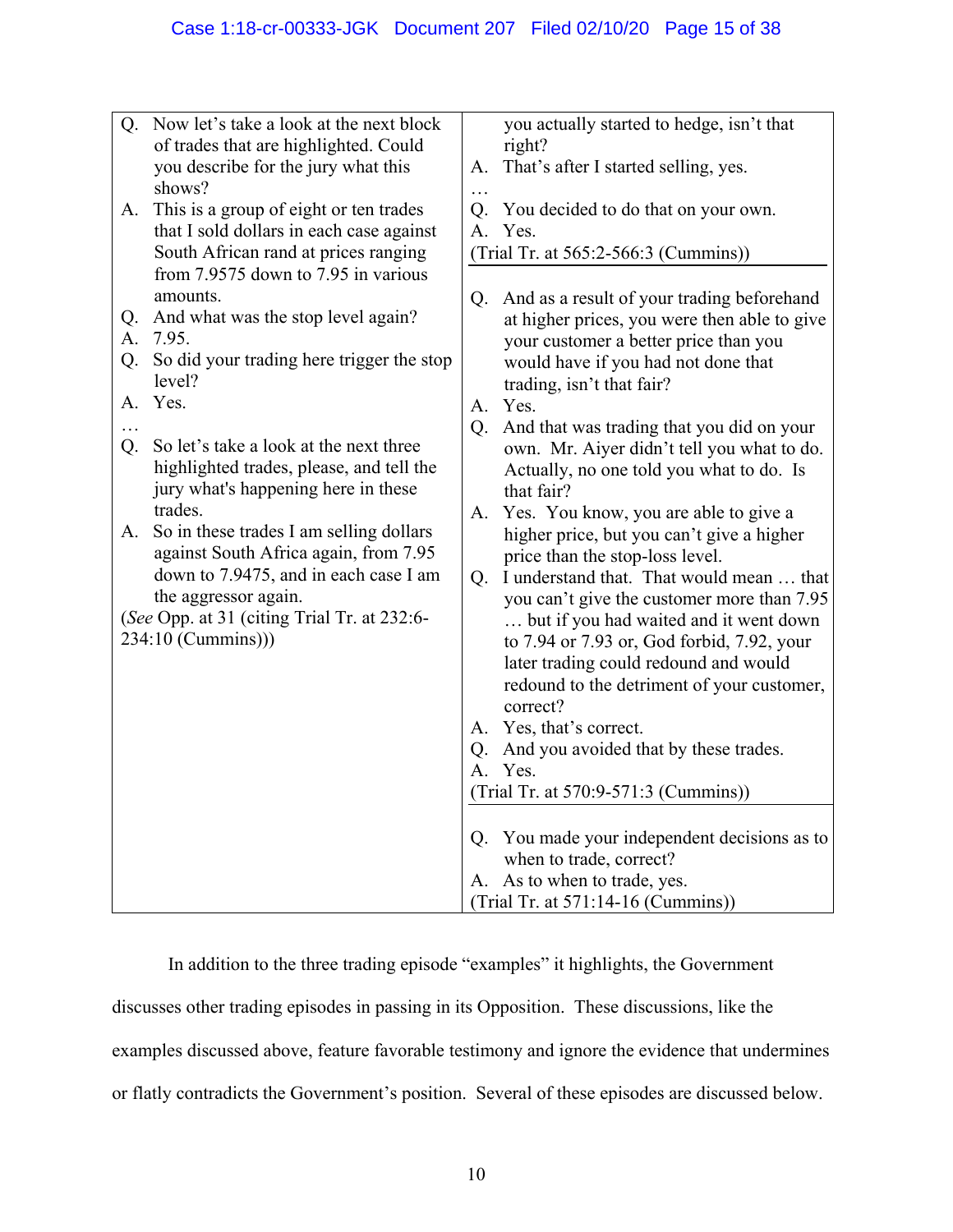### 4. *March 16, 2012*.

The Government argues that March 16, 2012—one of the dates involving "iceberg" orders—demonstrates "Defendant's and his co-conspirators' intent to affect price and the means by which they effectuated their agreement." (Opp. at 47.) As explained in the Motion, in the trading episode on this date, Mr. Aiyer announced his position in the USD/TRY in hopes of matching off, after which Mr. Cummins—having determined that he did not have an offsetting position—independently volunteered to hide additional interest to his outstanding bid on Reuters on Mr. Aiyer's behalf. (*See* Motion at 62.)

In its Opposition, the Government points to Mr. Cummins' testimony, excerpted below, describing his and Mr. Aiyer's trading in this episode as an attempt to affect supply and demand. (*See* Opp. at 48-49.) The Government ignores, however, Mr. Cummins' testimony admitting that his addition of interest to his existing bid on Reuters had no impact on the supply and demand visible to the market. (*See* Trial Tr. at  $653:10-654:6$  (Cummins).)<sup>1</sup> Given the admitted lack of impact on supply or demand caused by Mr. Aiyer's and Mr. Cummins' trading on March 16, 2012, the testimony concerning this date is at least as consistent with innocence as with guilt.

| <b>March 16, 2012</b>                                                                                                                                                                                   |                                                                                                                                                                                                                                |  |  |
|---------------------------------------------------------------------------------------------------------------------------------------------------------------------------------------------------------|--------------------------------------------------------------------------------------------------------------------------------------------------------------------------------------------------------------------------------|--|--|
| <b>Testimony Quoted by the Government</b>                                                                                                                                                               | <b>Testimony Omitted by the Government</b>                                                                                                                                                                                     |  |  |
| A.  Someone buys some dollars from<br>Akshay, in the dollar/Turkish lira<br>market. I let him know that I'm in the<br>market trying to buy, show him my bid.<br>I bid for the both of us and eventually | Q.  Now, if someone joined with you at the<br>same price, and maybe not even knowingly,<br>if I put in the same price, the same bid that<br>you had on Reuters, it doesn't show that<br>there are two people trading, does it? |  |  |
| I'm able to buy our dollars back at the<br>price I had in the market.  So, again,                                                                                                                       | No, it does not.<br>A.<br>So when you took that chart and you<br>$O_{\rm g}$                                                                                                                                                   |  |  |
| we need to buy dollars, so that means                                                                                                                                                                   | showed one person and you said, well, if I                                                                                                                                                                                     |  |  |

<sup>&</sup>lt;sup>1</sup> Mr. Katz also admitted on cross examination, when questioned about an iceberg episode on December 21, 2011, that whether one person or two people hide supply or demand has no competitive significance, since the market cannot see the number of participants supporting any bid or offer at any particular price. (*See* Trial Tr. at 1369:25- 1371:7.)

 $\overline{a}$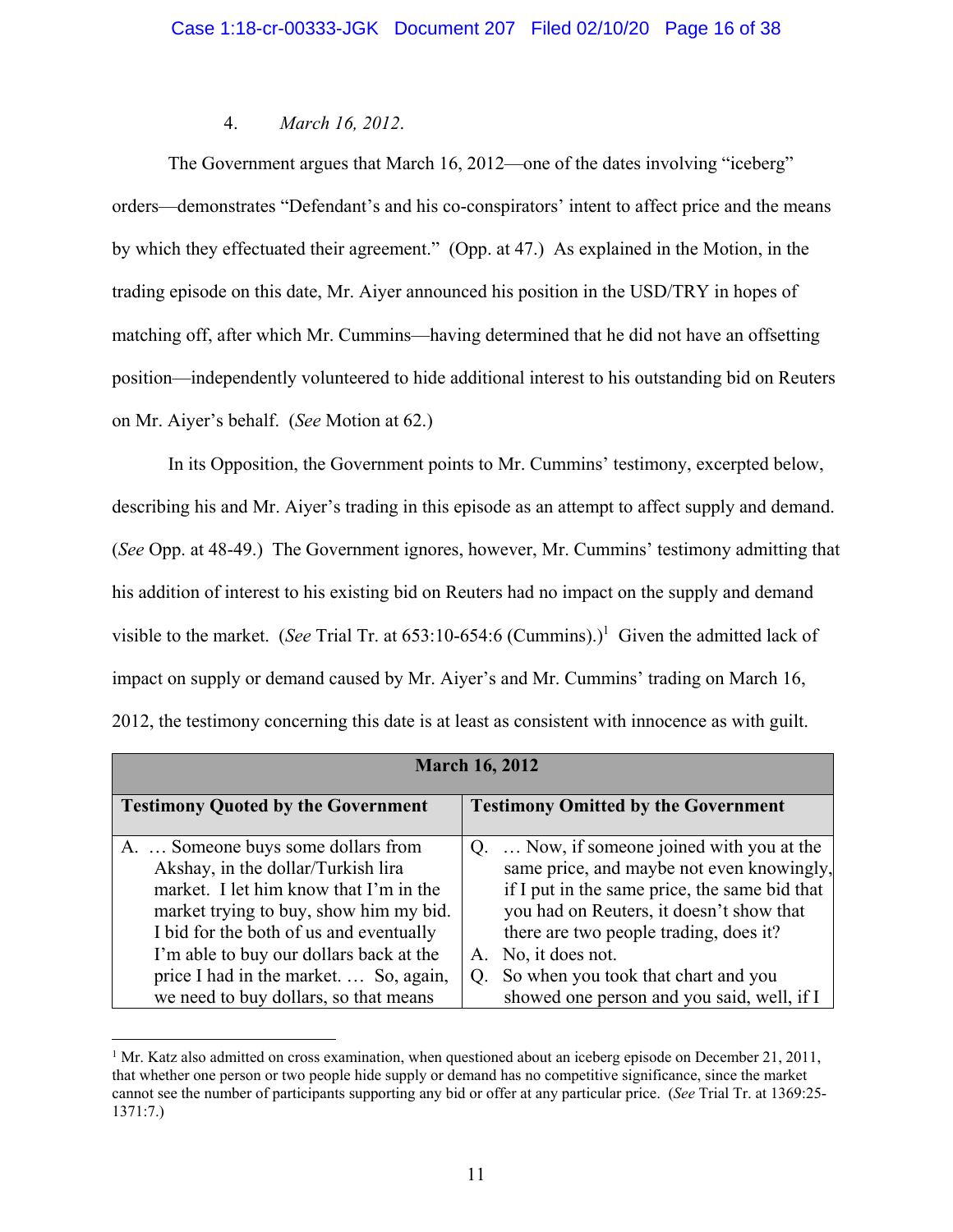we both have demand to buy dollars. So we prefer a lower price. And I suggest that since I'm already in the market, maybe I could bid for both of us so that if the market sees that this is already demand -- if the market sees additional bidding, that would indicate more of a demand. That might push the price against us, push the price higher or lower to a less desirable price for us. So I suggest that I will bid for the both of us and hide some so that the market only sees this, so there's less risk of the market moving against us.

Q. Thank you. Mr. Cummins was this conduct part of your understanding with Mr. Aiyer?

A. Yes.

(*See* Opp. at 48-49 (citing Trial Tr. at 268:11-15; 268:18-269:2; 269:3-5 (Cummins)))

take some volume for someone else at the same price, it would be the market doesn't see two people. They see one person. But that would be the same if someone put the same price that you did. The market only sees one person, correct?

- A. That's correct. You are anonymous, so it doesn't denote that one person is bidding for one and there is a second person bidding for one. The bid shows for the total aggregate of two.
- Q. But it does not show, oh, there are two sellers out there.
- A. You are correct.
- Q. So to the extent that was an impression that you gave on direct, it would be inaccurate, is that correct?
- A. If that was the impression, yeah, that would be inaccurate.

(Trial Tr. at 577:24-578:17 (Cummins))

- Q. Now, I think that your testimony -- and tell me if this is accurate -- was that, by doing this with Mr. Aiyer, you were confusing the market or tricking the market as to the supply or the demand that was out there, correct?
- A. Yes. This would have the effect of not allowing someone on the other side of the market to see that there was additional demand at whatever -- at 50.
- Q. But the additional demand under Reuters can be completely hidden, isn't that correct?
- A. That is true.
- Q. So from the perspective of the market, there isn't additional demand out there. They see whatever the Reuters amount is and there is some amount behind it or at the same price which would be seen at Reuters, and there is no confusion, isn't that correct?
- A. That is what they see, as you described.
- Q. So they don't see any increased demand, any increased supply, anything along those lines, correct? A. Correct.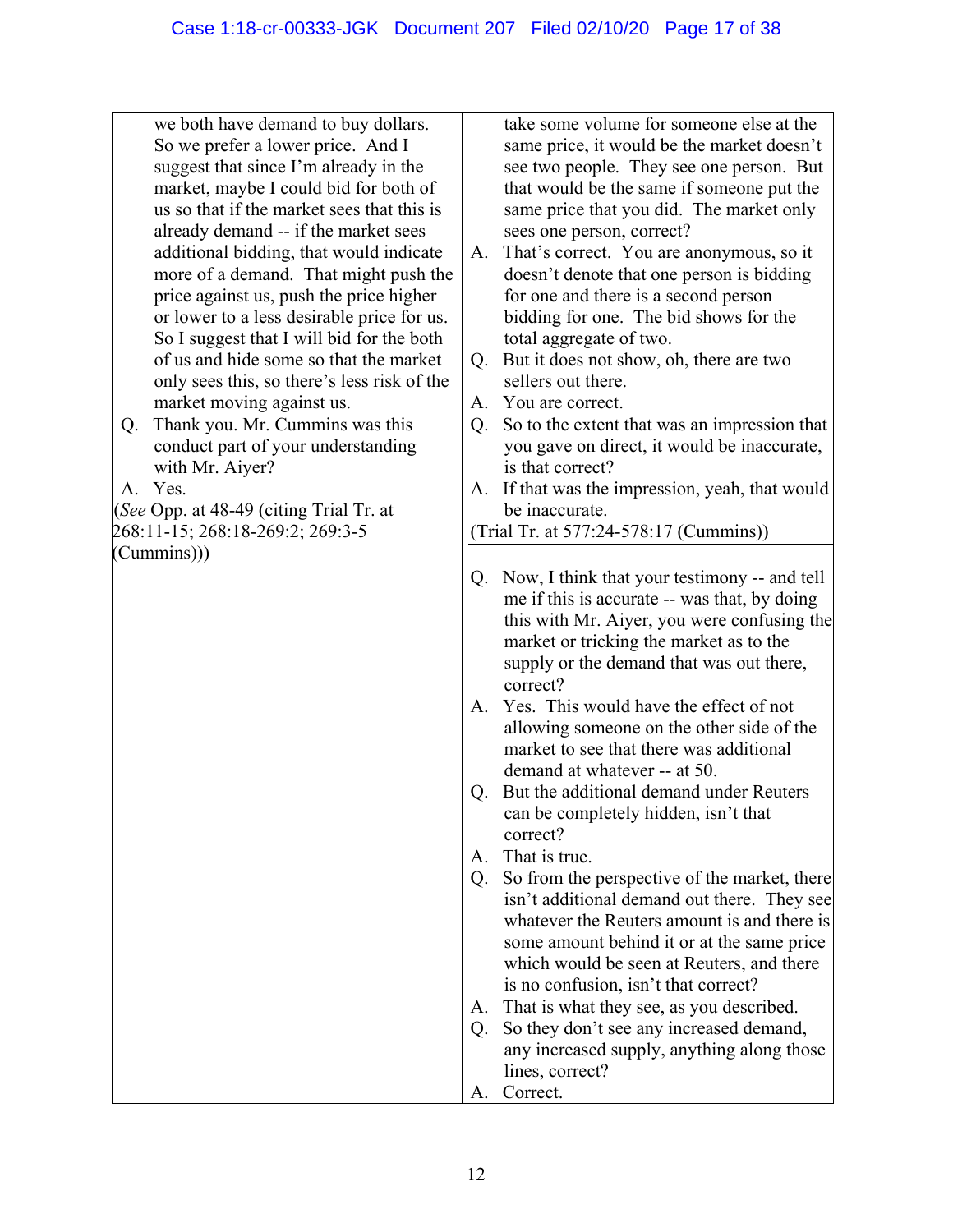| Q. And they don't see it because you are |
|------------------------------------------|
| permitted to do that on Reuters.         |
| Yes, I'm permitted to do the -- use the  |
| "hide" function.                         |
| (Trial Tr. at 653:10-654:6 (Cummins))    |

# 5. *December 12, 2012.*

Many of the episodes challenged by the Government at trial involved spoofing or cancelled trades, neither of which—as the Government has conceded—constitutes an antitrust violation, whether conducted alone or in combination with others. (*See* Motion at 54-55.) Nonetheless, the Government in its Opposition points to December 12, 2012 as evidence of Mr. Aiyer's "collusion" with the other members of the Rand Chat Room to "move [a] price in a particular direction." (Opp. at 49.) The idea that this episode demonstrates price "collusion" is completely undermined, however, by the fact that Mr. Aiyer was apparently unaware of Mr. Cummins' spoofing and, as a result, paid Mr. Cummins' spoof offer by accident—a fact the Government omits from its discussion of the episode. (*See* Trial Tr. at 655:7-12 (Cummins).) Moreover, the Government ignores the fact that it agreed, and the Court instructed the jury, that coordinated spoofing is not an antitrust violation. Viewed in its totality, even in the light most favorable to the Government, the evidence concerning the spoofing episode on December 12, 2012 is as consistent with innocence as with guilt and cannot support Mr. Aiyer's conviction under Rule 29.

| <b>December 12, 2012</b>                                                                                 |                                                                                                                                                                                                                                    |  |  |
|----------------------------------------------------------------------------------------------------------|------------------------------------------------------------------------------------------------------------------------------------------------------------------------------------------------------------------------------------|--|--|
| <b>Testimony Quoted by the Government</b>                                                                | <b>Testimony Omitted by the Government</b>                                                                                                                                                                                         |  |  |
| Q. Let's focus on that line at $20:47:41$ ,<br>where you say pull that bid, AA. You<br>see that?<br>Yes. | Q. And you made the decision to spoof, right?<br>Nobody told you to. You didn't consult<br>with anyone, at least in this group, before<br>you decided to do that, right?<br>A. That's right.<br>(Trial Tr. at 654:22-25 (Cummins)) |  |  |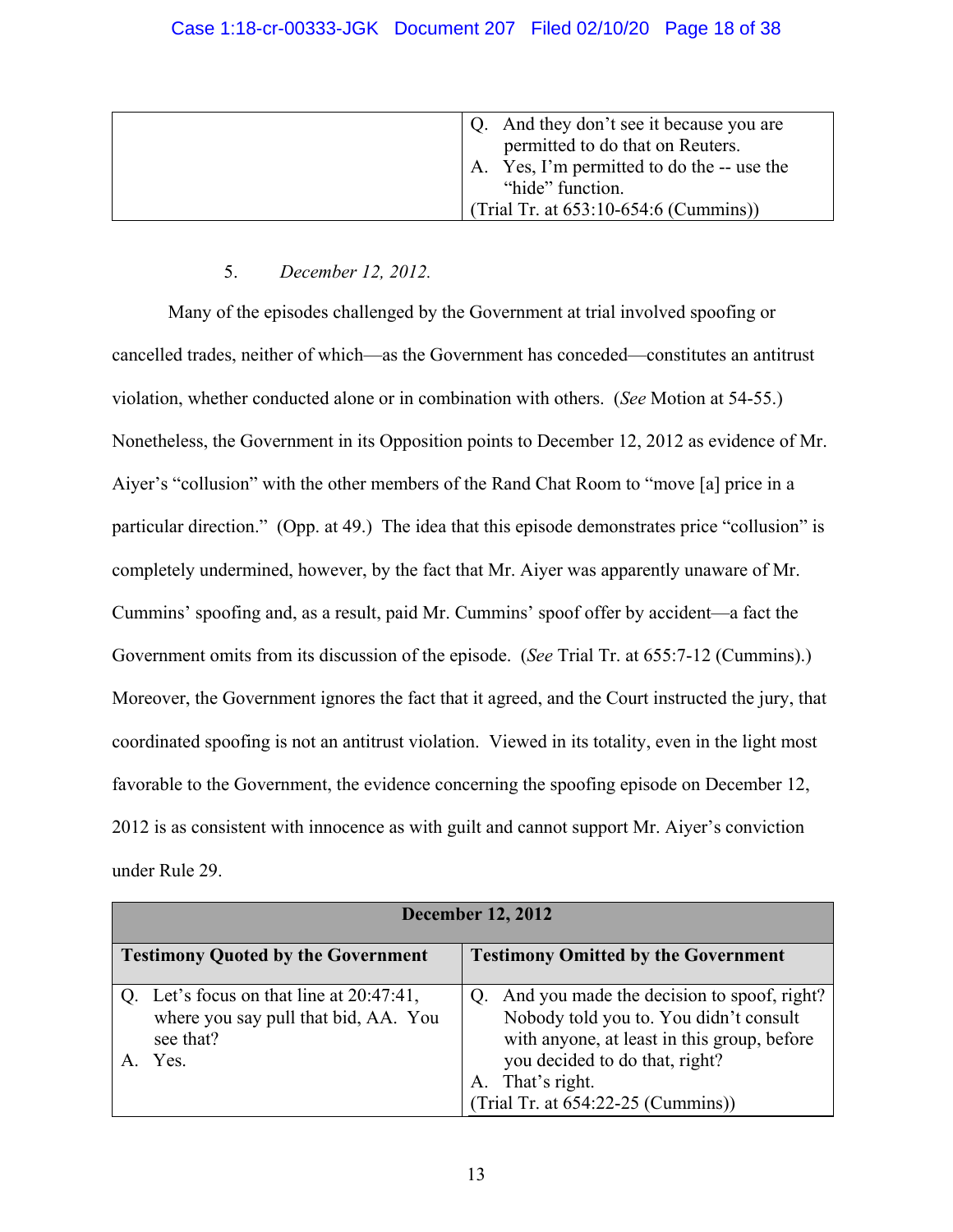| Q. | Describe for the jury, in supply and<br>demand terms, what does that do if Mr.<br>Aiyer pulls his bid? | Q. | And I think you testified about this. Mr.<br>Aiyer had out either a snake or some other |
|----|--------------------------------------------------------------------------------------------------------|----|-----------------------------------------------------------------------------------------|
| A. | That cancels the price in the market. So                                                               |    | completely legitimate technique, and he                                                 |
|    | the bid is the demand to buy, so if you                                                                |    | actually hit your spoof. Is that right?                                                 |
|    | cancel, or pull, that bid in the market, the                                                           | A. | That's correct.                                                                         |
|    | market will then -- you are trying to                                                                  | Q. | No prearranged anything.                                                                |
|    | allow the market to trade lower, cancel                                                                | Α. | That's correct.                                                                         |
|    | your interest to buy.                                                                                  |    | (Trial Tr. at 655:7-12 (Cummins))                                                       |
|    | Q. When you say "trade lower," what does                                                               |    |                                                                                         |
|    | that mean in terms of price?                                                                           |    | Q. Now, you testified on direct that this                                               |
|    | A. A lower price.                                                                                      |    | conduct was problematic because you and                                                 |
|    | (See Opp. at 49 (citing Trial Tr. at 326:14-<br>327:9 (Cummins))                                       |    | Mr. Aiyer were working together to push                                                 |
|    |                                                                                                        |    | the price lower toward our buying interest.<br>Is that correct?                         |
|    |                                                                                                        |    | A. Yes.                                                                                 |
|    |                                                                                                        |    | Q. But your spoofing was done all on your                                               |
|    |                                                                                                        |    | own, right?                                                                             |
|    |                                                                                                        |    | A. The spoofing was done on my own.                                                     |
|    |                                                                                                        |    | Q. And Mr. Aiyer didn't ask you to spoof for                                            |
|    |                                                                                                        |    | him.                                                                                    |
|    |                                                                                                        |    | A. He did not.                                                                          |
|    |                                                                                                        |    | Q. And you didn't ask Mr. Aiyer to spoof for                                            |
|    |                                                                                                        |    | you.                                                                                    |
|    |                                                                                                        |    | A. That's correct.                                                                      |
|    |                                                                                                        |    | (Trial Tr. at 656:9-19 (Cummins))                                                       |
|    |                                                                                                        |    |                                                                                         |
|    |                                                                                                        |    | Q. So you don't know one way or another<br>whether [Mr. Aiyer] went back in the         |
|    |                                                                                                        |    | market and when he went in the market and                                               |
|    |                                                                                                        |    | what he did. Is that fair?                                                              |
|    |                                                                                                        |    | A. Yes.                                                                                 |
|    |                                                                                                        |    | Q. So you don't know whether he went into                                               |
|    |                                                                                                        |    | Reuters and bought at the exact same price                                              |
|    |                                                                                                        |    | You have no idea.                                                                       |
|    |                                                                                                        |    | A. I do not know.                                                                       |
|    |                                                                                                        |    | (Trial Tr. at 658:15-22 (Cummins))                                                      |

# 6. *May 8, 2012.*

The Government asserts in its Opposition that Mr. Aiyer's and Mr. Cummins' trading activity on May 8, 2012 supports a theory of "coordination and agreement." (Opp. at 52.) In this episode, Mr. Aiyer announced, "I have 2 pm usd zar fix lhs"—a statement described at trial as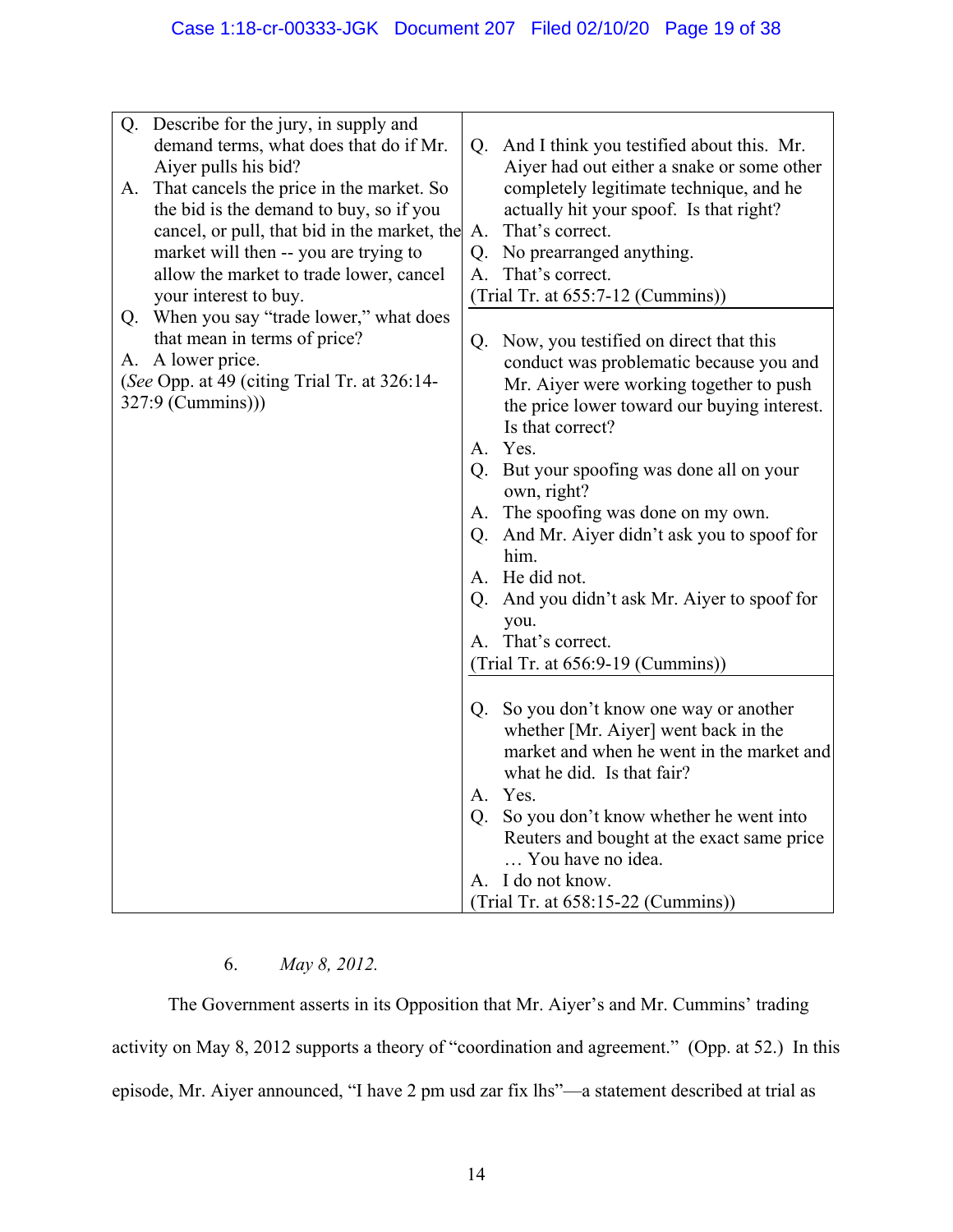### Case 1:18-cr-00333-JGK Document 207 Filed 02/10/20 Page 20 of 38

often signaling an invitation to match off—to which Mr. Cummins replied, unsolicited, "wil ensure there are offersin there." (*See id.*) The Government asserts that Mr. Cummins' statement in the chat, followed by the \$10 million offer Mr. Cummins subsequently placed during the fix window, and Mr. Cummins' testimony at trial that this conduct was "part of [his] understanding with Mr. Aiyer," are consistent with the charged price fixing and bid rigging conspiracy. (*See id.*)

The Government's characterization of the May 8, 2012 episode does not take into account Mr. Cummins' testimony on cross examination, excerpted below, which included admissions that he and Mr. Aiyer had no agreement to engage in the conduct that occurred on that date. (Trial Tr. at 584:24-585:9 (Cummins).) Furthermore, the Government fails to account for Mr. Cummins' admission that nobody in the market at the time saw the offers that he volunteered to place, because they were not the best offers in the market and his admission that his conduct did not affect the fix rate. (*See* Trial Tr. at 586:12-587:6 (Cummins).) When Mr. Cummins' direct examination testimony is viewed in conjunction with his admissions on cross examination, it is apparent that the evidence offered by the Government is no more consistent with guilt than it is with innocence.

| <b>May 8, 2012</b>                                                                                                                                                                |                                                                                                                                                                                                                                                                  |
|-----------------------------------------------------------------------------------------------------------------------------------------------------------------------------------|------------------------------------------------------------------------------------------------------------------------------------------------------------------------------------------------------------------------------------------------------------------|
| <b>Testimony Quoted by the Government</b>                                                                                                                                         | <b>Testimony Omitted by the Government</b>                                                                                                                                                                                                                       |
| Mr. Cummins, was this conduct [on].<br>Q.<br>May 8, 2012] part of your understanding<br>with Mr. Aiyer?<br>A. Yes.<br>(See Opp. at 52 (citing Trial Tr. at 316:3-5)<br>(Cummins)) | Q. Now, at 17:58:08, you say "will ensure"<br>there are offers in there." What were you<br>referring to?<br>A. I'm referring to the fact that I will place<br>offers in the market in order to create the<br>perception that there are sellers in the<br>market. |
|                                                                                                                                                                                   | And no one asked you to do that, did they?<br>$Q_{\cdot}$<br>You are just volunteering it here.                                                                                                                                                                  |
|                                                                                                                                                                                   | Yes.                                                                                                                                                                                                                                                             |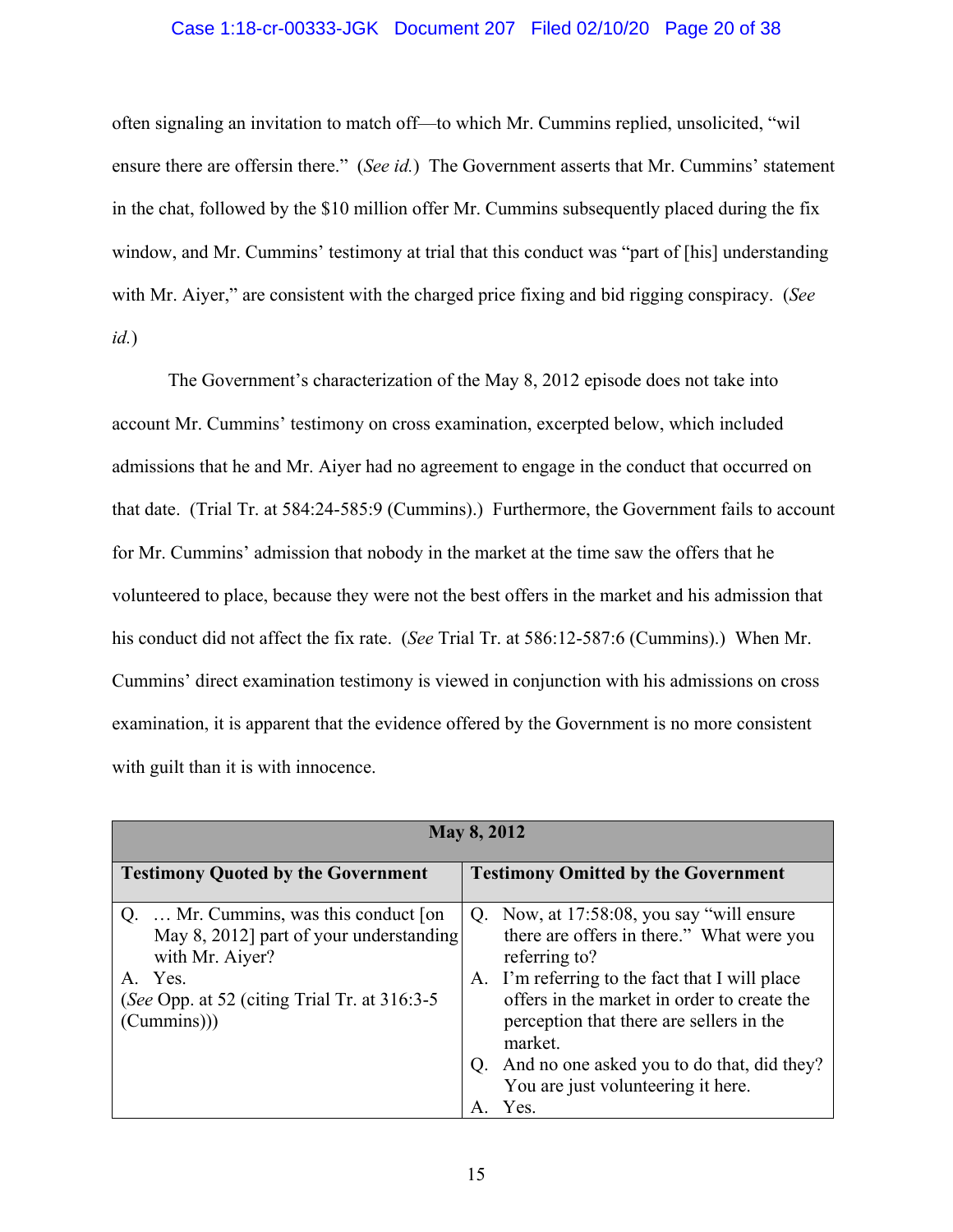|              | And you had no agreement that you would<br>Q.                                              |
|--------------|--------------------------------------------------------------------------------------------|
|              | do that or not do that. You offered to do                                                  |
|              | that here, correct?                                                                        |
|              | A. I offered to do that, yes.                                                              |
|              | (Trial Tr. at 584:24-585:9 (Cummins))                                                      |
|              |                                                                                            |
| A.           | Q. Were your offers the best offers? Were<br>they seen by anyone? $So$ –<br>They were not. |
| Q.           | -- far as you know. Pardon me?                                                             |
| A.           | They were not the best offers in the market.                                               |
| Q.           | They were not the best offers in the market.                                               |
|              | And that was true during this time period, is<br>that right?                               |
| $\mathsf{A}$ | That is true.                                                                              |
| Q.           | So nobody in the market saw the offers that<br>you put in as a volunteer. Is that correct? |
|              | A. Yes.                                                                                    |
| Q.           | So, it didn't affect the fix, that is, whatever<br>you did as a volunteer?                 |
|              | A. It did not affect the calculated rate.                                                  |
| Q.           | And it didn't affect whatever Mr. Aiyer                                                    |
|              | traded at, correct?                                                                        |
|              | A. That's correct.                                                                         |
|              | (Trial Tr. at 586:12-587:6 (Cummins))                                                      |
|              |                                                                                            |

Viewed in its totality and in the light most favorable to the Government, the evidence presented at trial purportedly demonstrating a conspiracy to fix prices and rig bids is, at best, at least as consistent with innocence as with guilt. The Government has therefore failed to meet the Rule 29 standard, and the Court should enter a judgment of acquittal on Mr. Aiyer's behalf.

# **II. The Court Should Have Ruled Before The Case Was Submitted To The Jury That Trading Episodes Involving The Ruble And Zloty And Involving Trading On Reuters Were Not Per Se Antitrust Violations.**

# A. The Court Was Required To Characterize The Challenged Conduct After Consideration Of The Context And The Potential Competitive Effects.

Before and during trial, Mr. Aiyer sought a determination that all or most of the conduct with which he was charged is not classic per se price fixing or bid rigging, and thus cannot be prosecuted criminally. (*See* Motion at 18-20.) Mr. Aiyer's requests were based on Supreme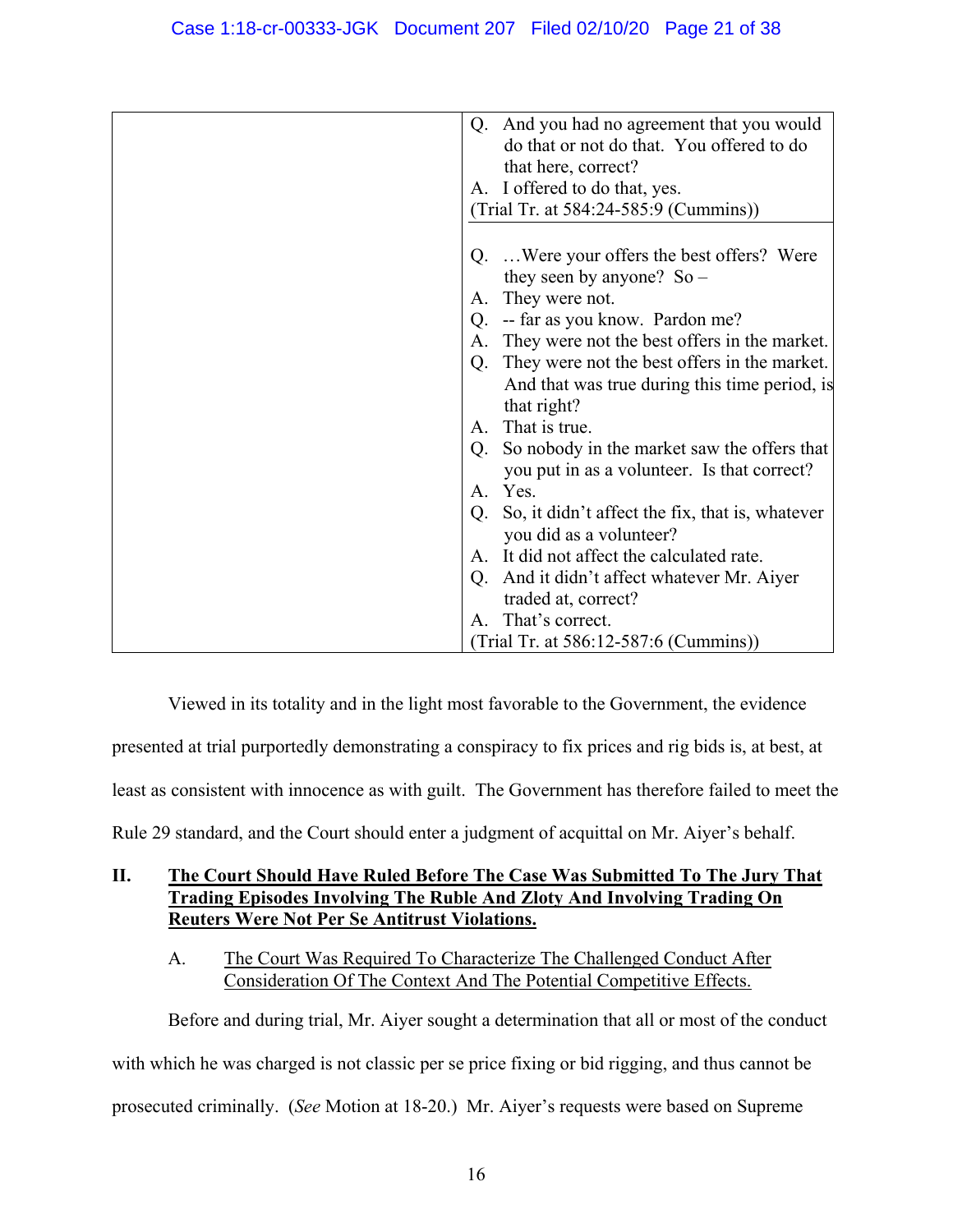### Case 1:18-cr-00333-JGK Document 207 Filed 02/10/20 Page 22 of 38

Court and Second Circuit precedent, which requires the Court to evaluate, and thereafter characterize, the actual conduct underlying the allegations, including the specific instances of trading-related conduct that the Government presented in its case-in-chief at trial. *See Broadcast Music, Inc. v. Columbia Broadcasting Sys., Inc.,* 441 U.S. 1, 9 (1979) ("*BMI*"); *Volvo N. Am. Corp. v. Men's Int'l Prof. Tennis Council*, 857 F.2d 55, 71-72 (2d. Cir. 1988).

In responding to Mr. Aiyer's Motion, the Government ignores this argument altogether. Instead, the Government asserts—as it has since Mr. Aiyer was indicted—that its inclusion of the terms "fixing prices" and "rigging bids" in the Indictment renders the application of the per se label appropriate. (Opp. at 2 ("In the indictment, the government alleged that Defendant entered into a horizontal price-fixing and bid-rigging conspiracy with his competitors, a *per se* violation of the Sherman Act."); *see id.* at 6 ("In its indictment, the government alleged a horizontal pricefixing and bid-rigging conspiracy, a *per se* violation of the Sherman Act.").)

The Government's position comes down to this: Mr. Aiyer was in a horizontal per se illegal conspiracy with the alleged coconspirators because the Government declares this to be true. But the argument that allegations of "price fixing" and "big rigging" are sufficient to warrant per se treatment, without any further inquiry, is contrary to law and would effectively immunize all Sherman Act charges from judicial scrutiny. In fact, "the mere talismanic invocation of the term 'price-fixing' … is [insufficient] to bring the *per se* rule to bear." *Apex Oil Co. v. DiMauro*, 713 F. Supp. 587, 596 (S.D.N.Y. 1989); *see also Integrated Systems & Power, Inc. v. Honeywell Int'l, Inc.*, 713 F. Supp. 2d 286, 290 (S.D.N.Y. 2010) ("While Plaintiff repeatedly asserts that Defendant's conduct constitutes a 'horizontal conspiracy,' and therefore is a *per se* violation, this characterization is a legal conclusion that the Court does not accept as true on a motion to dismiss."); *Granite Partners, L.P. v. Bear, Stearns & Co.*, 17 F. Supp. 2d 275,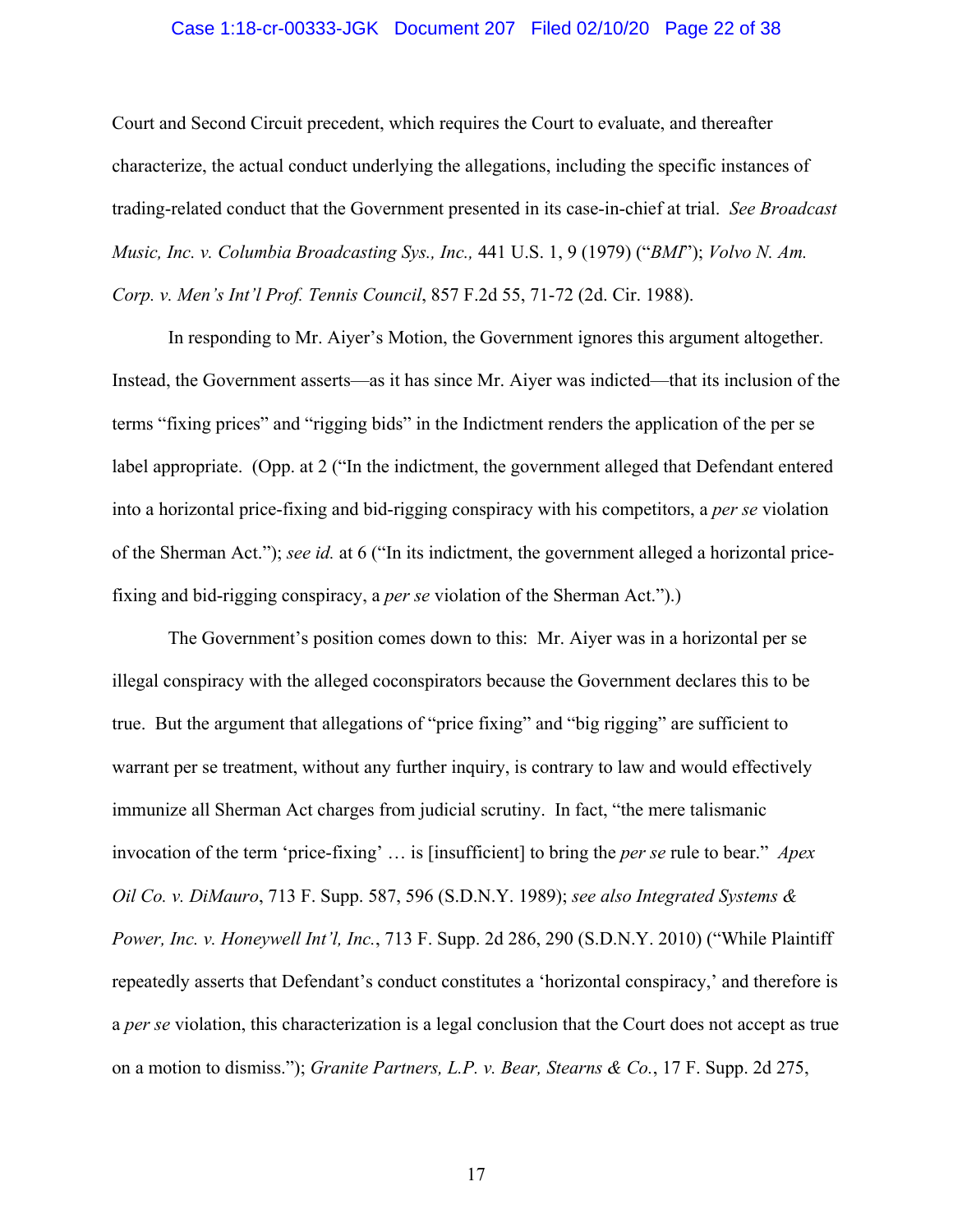### Case 1:18-cr-00333-JGK Document 207 Filed 02/10/20 Page 23 of 38

296 (S.D.N.Y. 1998) ("Affixing certain labels to alleged conduct is insufficient to invoke *per se* treatment"). Simply put, the Government's allegations cannot replace the Court's scrutiny.

The Court was required, at some point prior to the jury's deliberations, to determine and declare for the parties whether the actual behaviors underlying the Indictment, if proven to have occurred, are per se illegal or subject to the rule of reason. The characterization determination required the Court to consider the allegedly anticompetitive behaviors in context and to review the conduct's likely economic effects. *Apex Oil Co.*, 713 F. Supp. at 595 ("The decision whether to apply the Rule of Reason or the *per se* rule is a question of law even though it is predicated on a factual inquiry into the restraint's competitive effect.") (internal citations and quotations omitted). This preliminary analysis is separate and apart from the question of whether the Government's evidence sufficiently established that the conduct occurred as alleged.

Ignoring these principles, the Government claims that an "elaborate economic analysis … is impermissible under the *per se* rule," (Opp. at 3), and that "lack of anticompetitive effects is no defense" to per se conduct. (*Id.* at 5.) The Government misconstrues Mr. Aiyer's argument. Mr. Aiyer has never suggested that an elaborate inquiry into the reasonableness or benefits of the challenged behaviors was required *if,* and *after*, the Court determined that the challenged trading behaviors were per se illegal. However, the fundamental question—whether or not the challenged conduct is governed by the rule of reason or is per se illegal—has never been answered by this Court.<sup>2</sup> (Motion at 18-20.) For the Court to have satisfied its preliminary obligation, it was required to consider the economic realities of the conduct at issue. *See Volvo* 

<u>.</u>

<sup>2</sup> In its Opposition, the Government declares that "the Court found that the indictment properly alleged a *per se*  violation of the Sherman Act and denied Defendant's motion to dismiss the indictment," (Opp. at 6-7), but this only points to the precise problem. At no point did the Court conduct the analysis that was required in order to conclude not just that the Government had alleged a per se violation but that the conduct at issue, if it occurred, would in fact be a per se violation. (*See e.g.,* ECF No. 66, Motion to Dismiss Hearing Tr. at 40:2-9 (denying Mr. Aiyer's motion and reasoning that the Court could not make a determination about the challenged conduct without first hearing the "evidence [the Government] will offer at trial concerning the trading activity on those dates.").)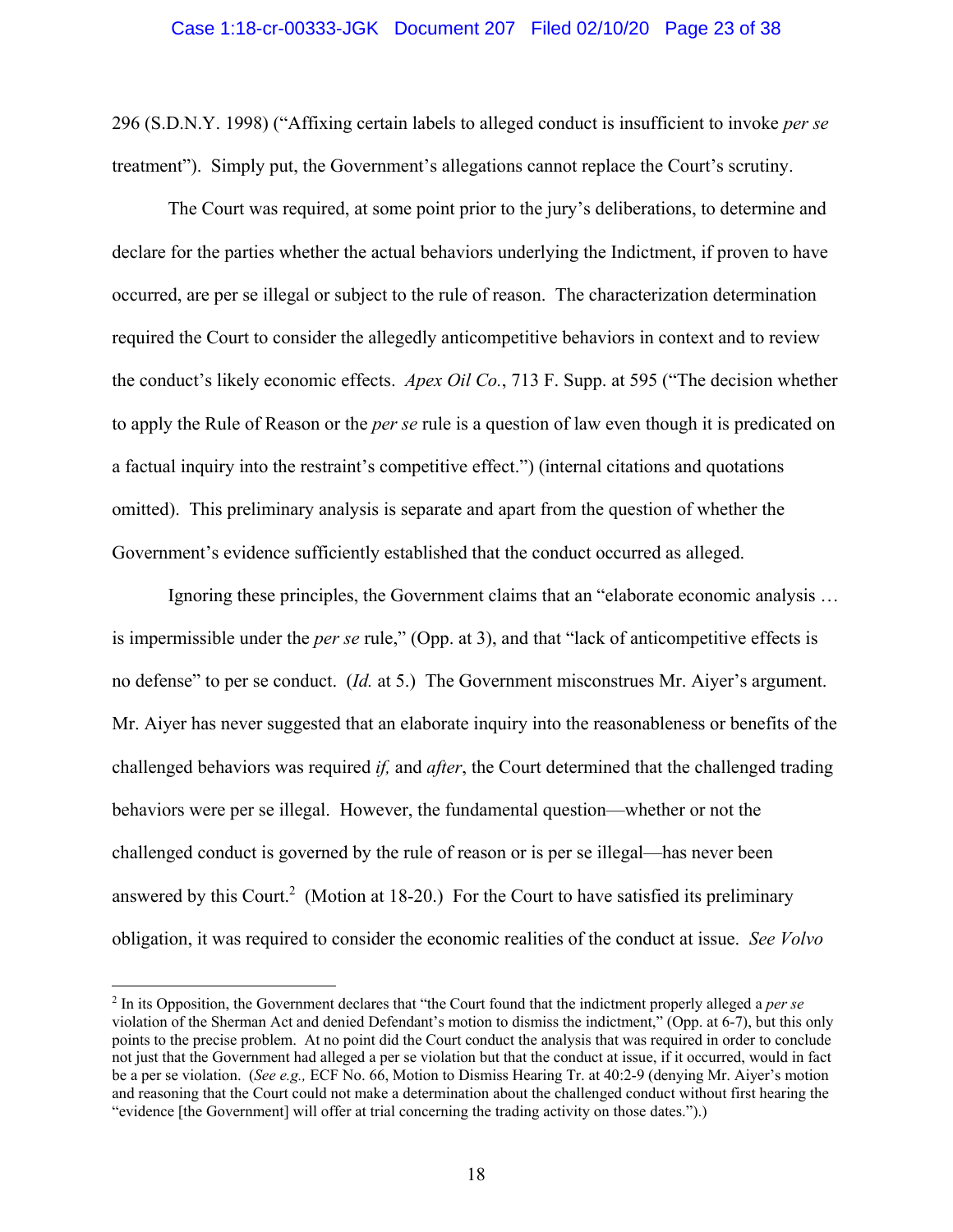*N. Am. Corp.*, 857 F.2d at 71-72 ("[D]etermining when a practice should be so characterized can be very difficult, and may involve a fair amount of sophisticated economic inquiry.") (citing Phillip E. Areeda & Herbert Hovenkamp, Antitrust Law, Section 4.4, at 128); *see also BMI,* 441 U.S. at 14. ("The Sherman Act has always been discriminatingly applied in the light of economic realities.") (internal citations and quotations omitted)).

As further detailed in Mr. Aiyer's opening brief (*see* Motion at 14-17), courts in multiple jurisdictions, including the Second Circuit, have acknowledged the requirement of characterization and, in undertaking this analysis, have closely examined the actual conduct underlying the allegations. *See Volvo N. Am. Corp.*, 857 F.2d at 71-72 (requiring the district court, on remand, to conduct an extensive characterization analysis); *Ratino v. Medical Service of District of Columbia (Blue Shield)*, 718 F.2d 1260, 1272 (4th Cir. 1983) (ordering the district court, on remand, to "carefully scrutinize" the two distinct behaviors charged under a single count); *In re Sulfuric Acid Antitrust Litig.*, 703 F.3d 1004, 1009-13 (7th Cir. 2012) (separately considering the three challenged behaviors and determining that none of the behaviors warranted per se condemnation)*.* 

- B. Conduct Involving Trading In The Ruble And Zloty Does Not Constitute Per Se Price Fixing Or Bid Rigging.
	- 1. *The Relationship Between Mr. Aiyer And The Other Rand Chat Room Members In These Currencies Was Predominantly Vertical.*

In its Opposition, the Government devotes significant attention to Mr. Aiyer's "suggestions" that he and his alleged coconspirators were vertically aligned for the trading episodes involving the ruble and the zloty. (*See* Opp. at 1, 6-17.) First, the Government relies on the allegations in the Indictment and conclusory statements from the cooperators that the Rand Chat Room members were traders at rival banks and thus "competitors." Second, the Government presents the argument that Mr. Aiyer could not have served as a supplier in the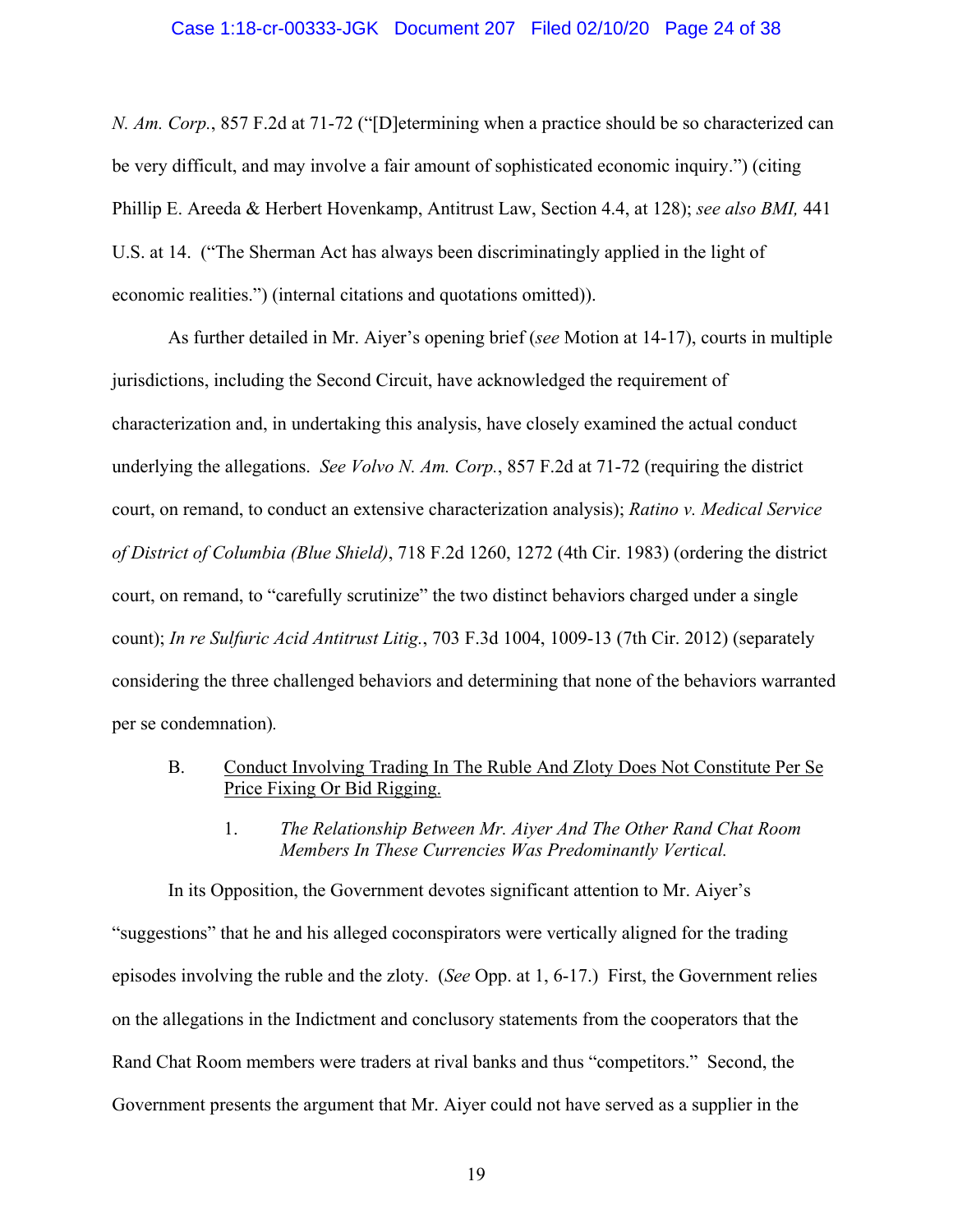### Case 1:18-cr-00333-JGK Document 207 Filed 02/10/20 Page 25 of 38

ruble because he traded with Mr. Katz in only one ruble episode presented at trial. Third, the Government cites the testimony of certain customers that they viewed Mr. Aiyer and the other Rand Chat Room members as competitors.

The Government's responses on this issue are overly simplistic and fail as a matter of law and fact. The witnesses and evidence at trial showed that the alleged coconspirators' relationship was predominantly vertical, and that Mr. Aiyer served as an actual or potential supplier to Mr. Katz, Mr. Cummins, and Mr. Williams in the ruble, and to Mr. Cummins in the zloty. The Court, therefore, should have declared that episodes of trading in the ruble and the zloty do not constitute per se antitrust violations,  $3$  and these episodes should have been removed from the jury's consideration. *See Leegin Creative Leather Prods., Inc. v. PSKS, Inc.* 551 U.S. 877, 882 (2007) ("[V]ertical price restraints are to be judged by the rule of reason.").

In attempting to refute Mr. Aiyer's verticality arguments, the Government once again relies on the allegations in the Indictment for the proposition that the Rand Chat Room members were traders at competing banks. (*See, e.g.,* Opp. at 6 ("The indictment alleged that Defendant and his co-conspirators were traders at 'rival banks, … who were in continuous competition with each other in the FX market: they competed with each other to win customer orders, … and they competed in the interdealer market, including on electronic platforms, as they sought to offset positions resulting from customer orders.") (internal citations omitted).) The language in the Indictment, however, cannot control the Court's characterization analysis of the actual challenged conduct. (*See supra* at Section II(A).)

 $\overline{a}$ 

<sup>&</sup>lt;sup>3</sup> The Government contends that "[t]he jury had the opportunity to weigh the evidence, assess the credibility of the witnesses, and consider Defendant's narrative" that Mr. Aiyer acted as a supplier for the other Rand Chat Room members. (Opp. at 10-11, 17.) Whether or not the alleged coconspirators were in a vertical or horizontal relationship, however, was not a question for the jury, and, indeed, the jury was not asked to address this issue. The Court was required to decide this issue as part of its preliminary characterization analysis.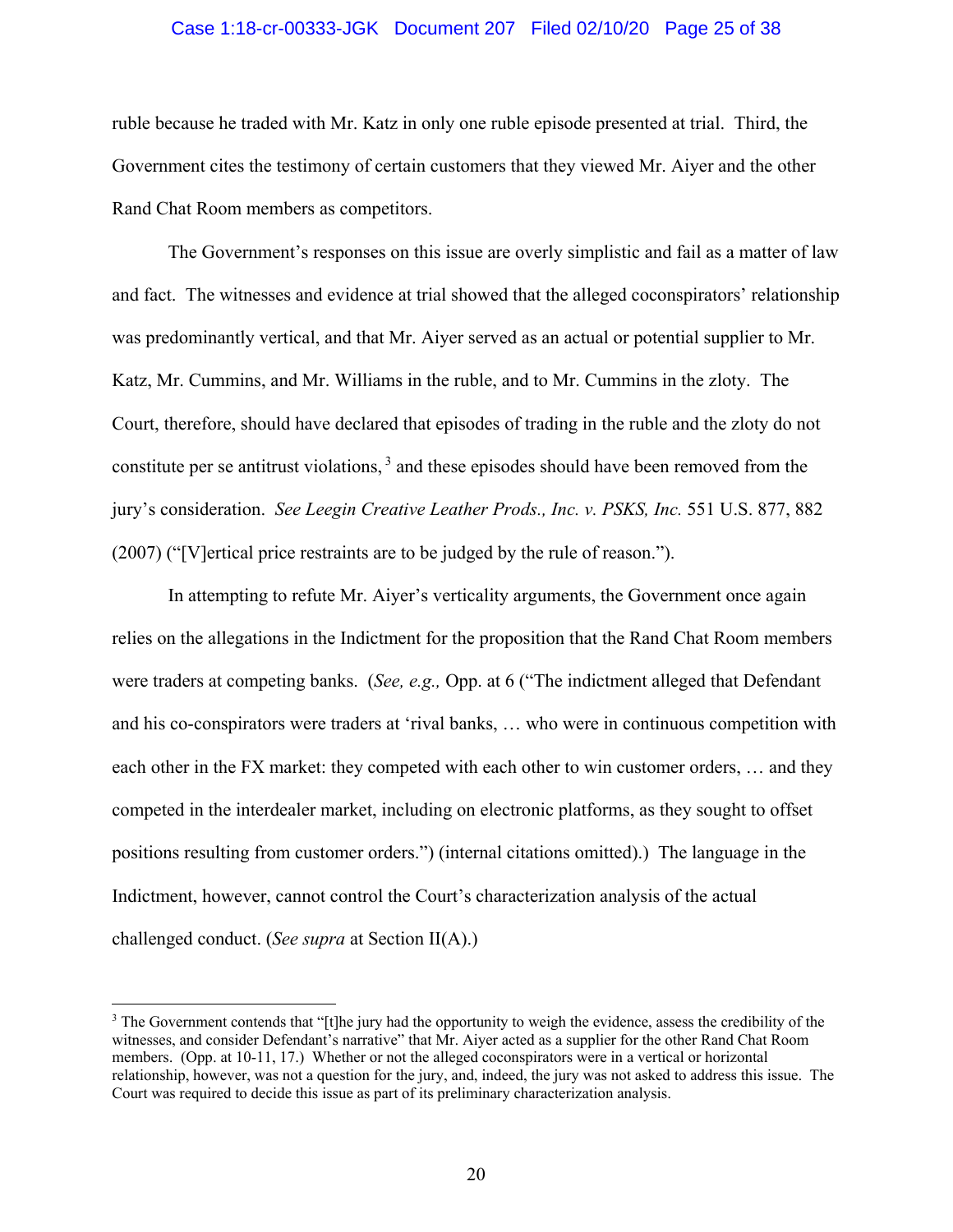### Case 1:18-cr-00333-JGK Document 207 Filed 02/10/20 Page 26 of 38

The Government similarly focuses on the cooperators' statements that they "were traders at competing banks who traded similar menus of emerging market currencies." 4 (Opp. at 7.) According to the Government, these generic statements trumped the overwhelming evidence of a vertical relationship between Mr. Aiyer and the other Rand Chat Room participants: "Neither the [chat room participants'] varying levels of skill in trading those currencies, nor their varying levels of interest in trading those currencies, changes the fact they were at the same level of the market structure." (*Id.* at 13.) But the Government's argument contradicts *In re Sulfuric Acid*, discussed in the Motion at 15-16, a Seventh Circuit case that supports the proposition that a superficial understanding of market structure is not dispositive on the issue of the nature of the parties' relationship. *See In re Sulfuric*, 703 F.3d at 1008-1010 (at-issue shutdown agreements transformed defendant producers' relationship from competitors to both competitors and supplier-distributor, based on producers' differing access to customers and levels of interest in production, rendering the rule of reason appropriate).

The Government further contends that the relationship between Mr. Aiyer and the other Rand Chat Room members could not have been vertical because "in the trading episodes presented at trial regarding ruble, in only one episode did Defendant 'supply' ruble to another coconspirator[.]" (Opp. at 14.) This argument is nonsensical and inconsistent with the trial testimony. Professor Lyons testified, without equivocation, that in almost every instance in which Mr. Katz engaged in a ruble transaction with a customer after checking with Mr. Aiyer on

 $\overline{a}$ 

<sup>4</sup> The Government references a similar statement from its expert, Dr. DeRosa, that Mr. Aiyer and the other Rand Chat Room members competed with one another for customer business and in the interdealer market. (Opp. at 7.) But the Government fails to address Dr. DeRosa's testimony to the contrary. (Trial Tr. at 108:7-17 ("So it's like the dealer's just sitting there constantly getting into these predicaments all day long, right. It's a very tiring job. And they could get out of the position by going … to a group of dealers with whom they do a lot of business and ask for prices. But at that point, … they are a customer of the foreign exchange market.") (DeRosa); Trial Tr. at 124:1-2 ("Sometimes a large part of the dealer's business is trading with smaller banks that are not really market makers.") (DeRosa).)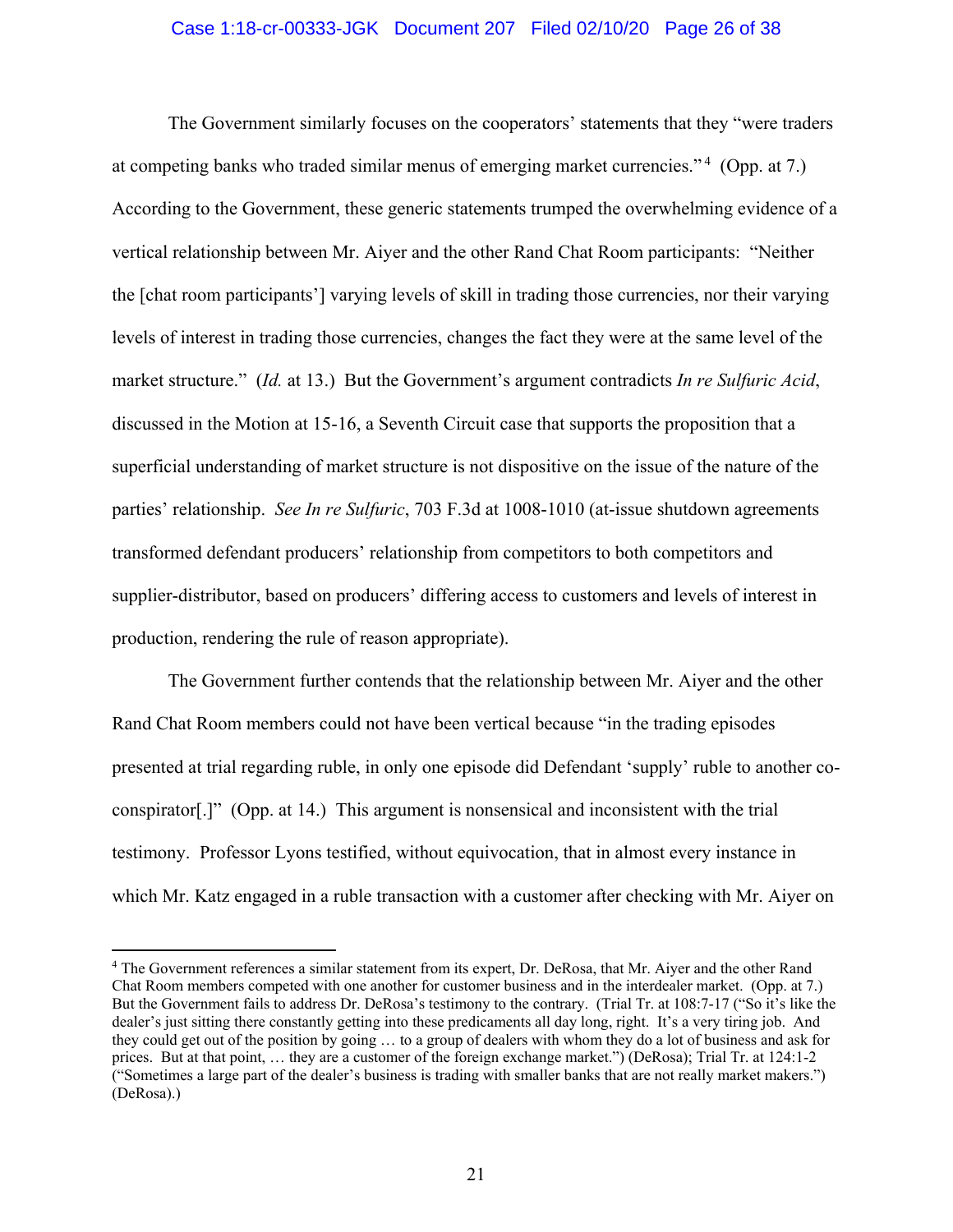### Case 1:18-cr-00333-JGK Document 207 Filed 02/10/20 Page 27 of 38

the price at which he would trade, Mr. Katz immediately transferred the ruble position to Mr. Aiyer. (*See* Trial Tr. at 1728:10-1729:2 ("We found that in 13 out of the 14 cases [in the data set], [Katz] passed the ruble position on to Mr. Aiyer.") (Lyons).) This pattern establishes that the *purpose* of Mr. Katz's price discussions with Mr. Aiyer was to ensure Mr. Katz's ability to promptly exit a risk position in the ruble, should he acquire such a position. The Government's presentation of a handful of instances in which Mr. Katz was not successful in obtaining the customer's business does not alter the nature of his relationship with Mr. Aiyer.

As Professor Lyons testified, determining that a particular party functions as a supplier does not require the supplier to serve in that role in every one of its distributor's transactions. (*See* Trial Tr. at 1817:20-1818:4 ("Supplying liquidity is a before-the-fact thing. If I tell you, if you trade, I will take it at these prices, then somebody knowing that you will take the trade allows them to quote to a customer differently even if they choose not to trade with you and use that liquidity.") (Lyons).) The Government's cooperators were very clear on this point: Mr. Aiyer served as a back stop for transactions involving the ruble—a currency that the other Rand Chat Room members had no interest in trading. (*See* Trial Tr. at 1126:13-15 (Katz); Trial Tr. at 519:14-520:4 (Cummins); Trial Tr. at 1126:10-12 (Katz); *see also* Motion at Section I(B)(1).)

The Government also places great weight on certain customers' testimony, which it claims demonstrates that the Rand Chat Room members were at the "same level of the market." (Opp. at 8.) That the "customers viewed Defendant, Katz, and Cummins as competitors" (*id.* at 12), is of no significance to the legal analysis. Customers rarely have all the relevant facts about their suppliers. What controls is the Court's assessment, based on all the facts, of the economic realities of the relationship and the competitive significance of the alleged restraint. *Abadir & Co. v. First Miss. Corp.*, 651 F.2d 422,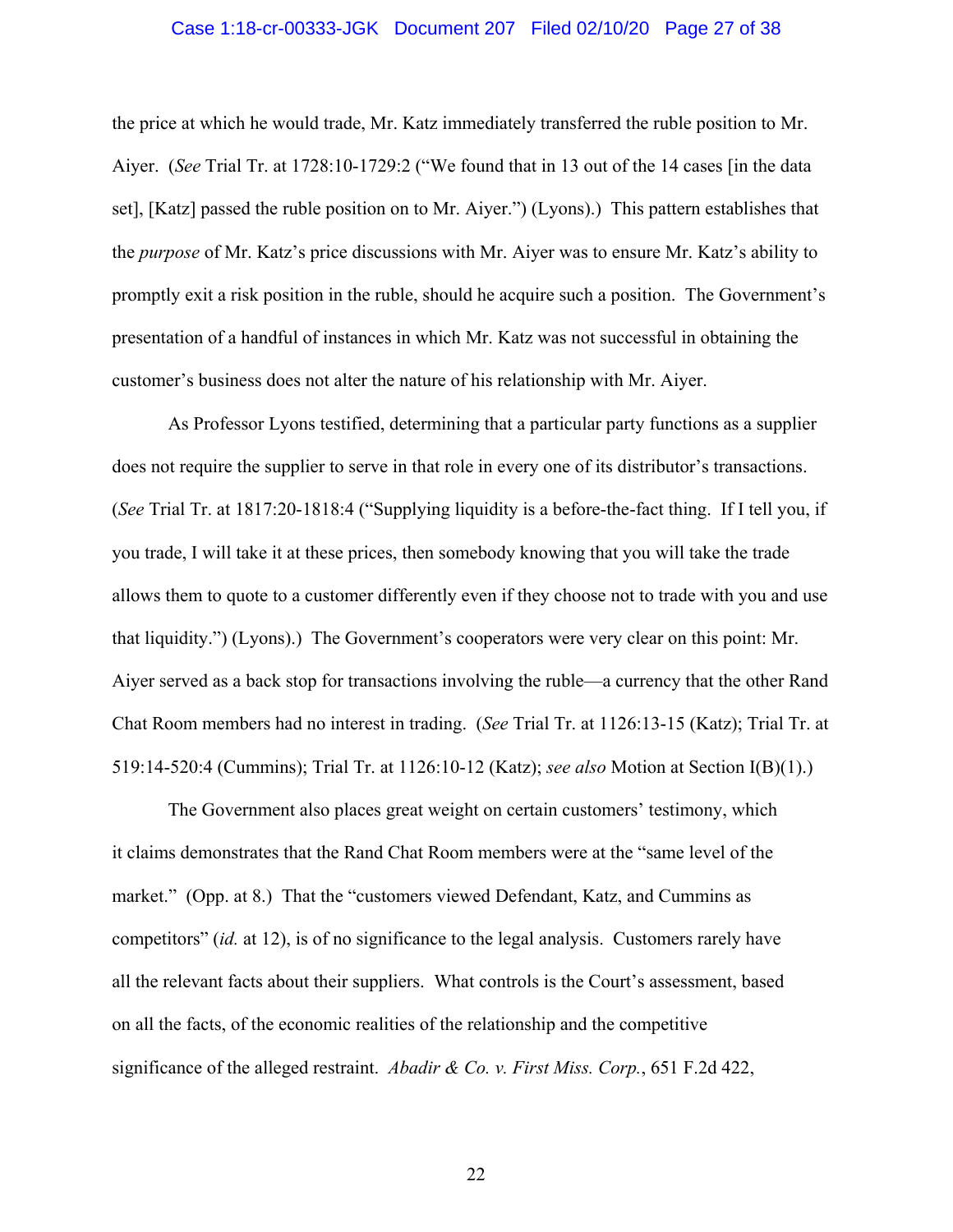427 (5th Cir. 1981) ("It has already been noted that antitrust law is concerned not with superficial technical appearances, but with practical economic substance.") (citations omitted).

The requirement that the Court consider the economic substance of the parties' relationship and the challenged restraint, rather than relying on formalism, is also supported by Second Circuit case law addressing dual-distribution arrangements. In *Copy-Data Systems Inc. v. Toshiba America, Inc.*, for example, a customer-distributor alleged that a supplier-distributor engaged in per se illegal conduct by discontinuing its relationship with the customer-distributor in order to distribute products itself. 663 F.2d 405, 406-08 (2d Cir. 1981). The Second Circuit held that the per se rule was not applicable to the alleged restraint because of the dualdistribution structure of the parties' relationship. *Id.* at 411. In reaching its conclusion, the court acknowledged that the parties were horizontally situated in some respects:

In the instant case[,] we have dual distributorship -- a business structure in which one party, in this case TAI, operates a branch or dealership *on the same market level* as one or more of its customers. Since TAI was a supplier of Copy-Data, the parties were vertically related. Since both Copy-Data and TAI were engaged in the wholesale distribution of copiers, they were also horizontally related.

*Id.* at 408 (emphasis added). The fact that the parties were "on the same market level," and thus competitors in some respects, was not dispositive. *Id.* The court refused to engage in formalism, and instead focused on the competitive significance of the alleged restraint. *Id.* at 409-410. 5

 $<sup>5</sup>$  In its Opposition, the Government mischaracterizes the October 14, 2010 trading episode in an attempt to shoehorn</sup> it into its narrative that Mr. Aiyer and Mr. Katz were horizontally situated with respect to the ruble. The Government asserts that, despite the fact that the customer never approached Mr. Aiyer for a ruble price, "the customer was [Mr. Aiyer's] ultimate counterparty." (Opp. at 14, fn.1.) There is no support in the trial record for this conclusion. As discussed in the Motion, Mr. Aiyer had no control over what prices the banks that approached ICAP quoted to the ultimate end-user, if they quoted any price at all. It was these banks, not Mr. Aiyer, that were in direct competition with Mr. Katz. In any event, as discussed in *Copy-Data Sys., Inc.*, the fact that parties are "on the same market level" is not dispositive.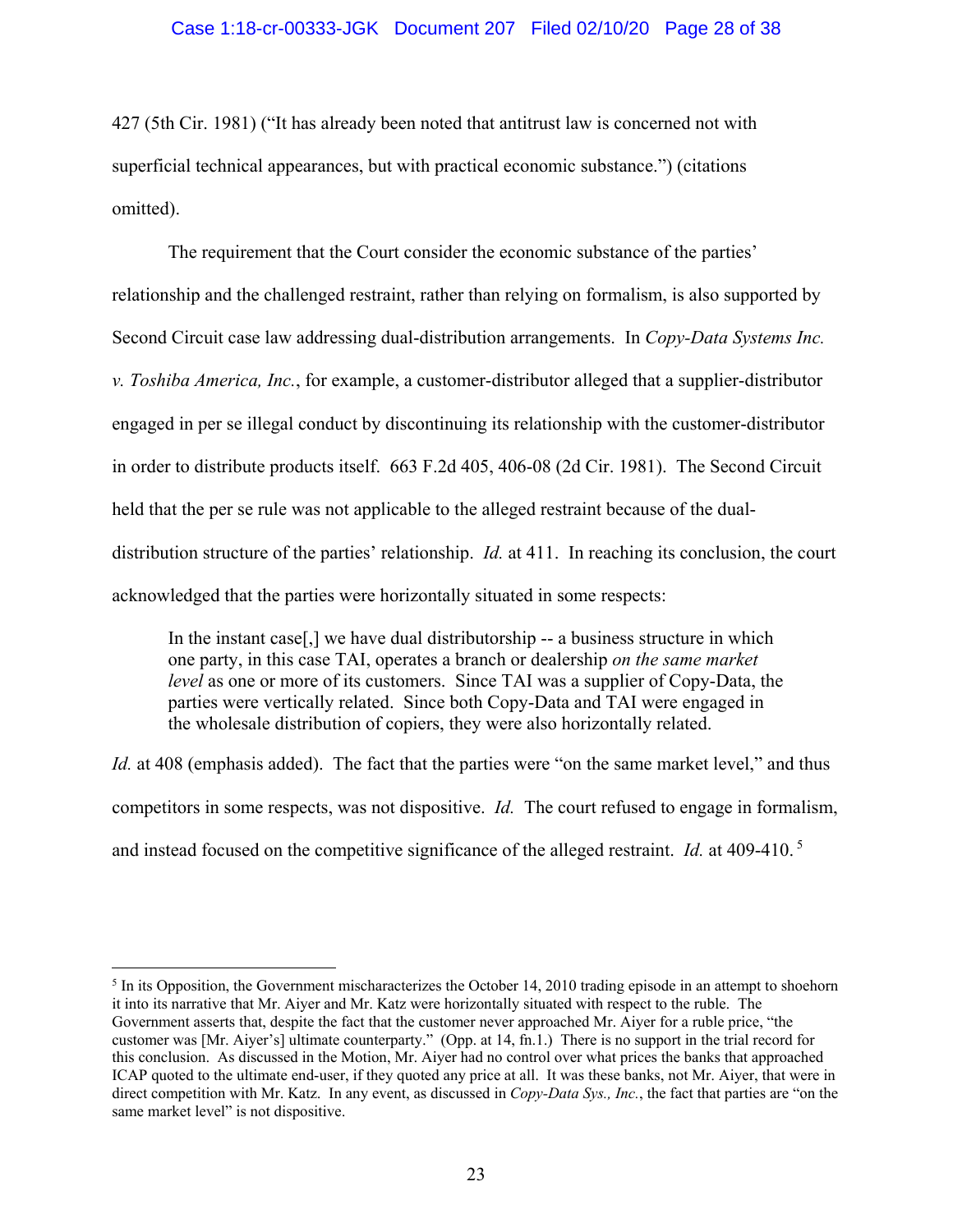### Case 1:18-cr-00333-JGK Document 207 Filed 02/10/20 Page 29 of 38

The Fifth Circuit, in *Abadir & Co. v. First Mississippi Corp.*, a case upon which the Second Circuit's holding in *Copy-Data Sys., Inc.* is based, also refused to apply the per se label to certain alleged restraints, notwithstanding the fact that the dual-distribution arrangement between the parties contained horizontal elements. 651 F.2d 422, 425 (5th Cir. 1981). There, a dealer of commodities brought price fixing claims against a publicly traded corporation that produced and distributed chemicals. The dealer contended that the producer's refusal to sell its products unless the dealer agreed to territorial restrictions was per se illegal. Notwithstanding the fact that the producer was in competition with its distributors, and that the producer "d[id] not occupy the traditional manufacturer position in the chain of [ ] distribution," the court found the restraint at issue to be a vertical agreement. *Id.* at 425.

The evidence at trial concerning the ruble and zloty episodes, and case law from the Second Circuit and elsewhere, supports a finding of verticality, or at least, a mixed horizontal and vertical relationship, and per se scrutiny is therefore inappropriate.

# C. Conduct Involving Trading In The Interdealer Market Does Not Constitute Per Se Price Fixing Or Bid Rigging.

In its discussion of the alleged interdealer coordination, the Government asserts, first, that the allegations of per se price fixing and bid rigging in the Indictment control and prohibit any further inquiry by the Court, and second, that the lack of proof that the Rand Chat Room members formed a formal joint venture precludes rule of reason treatment.

As for its first argument, the Government repeats the mantra that because the Indictment uses the terms "fixing prices" and "rigging bids," the challenged behaviors must constitute per se price fixing and bid rigging. (*See* Opp. at 19 ("Defendant's argument that the Court must characterize Defendant's conduct, … ignores jurisprudence where the Supreme Court has already characterized horizontal price fixing and bid rigging as per se illegal[.]").) Thus,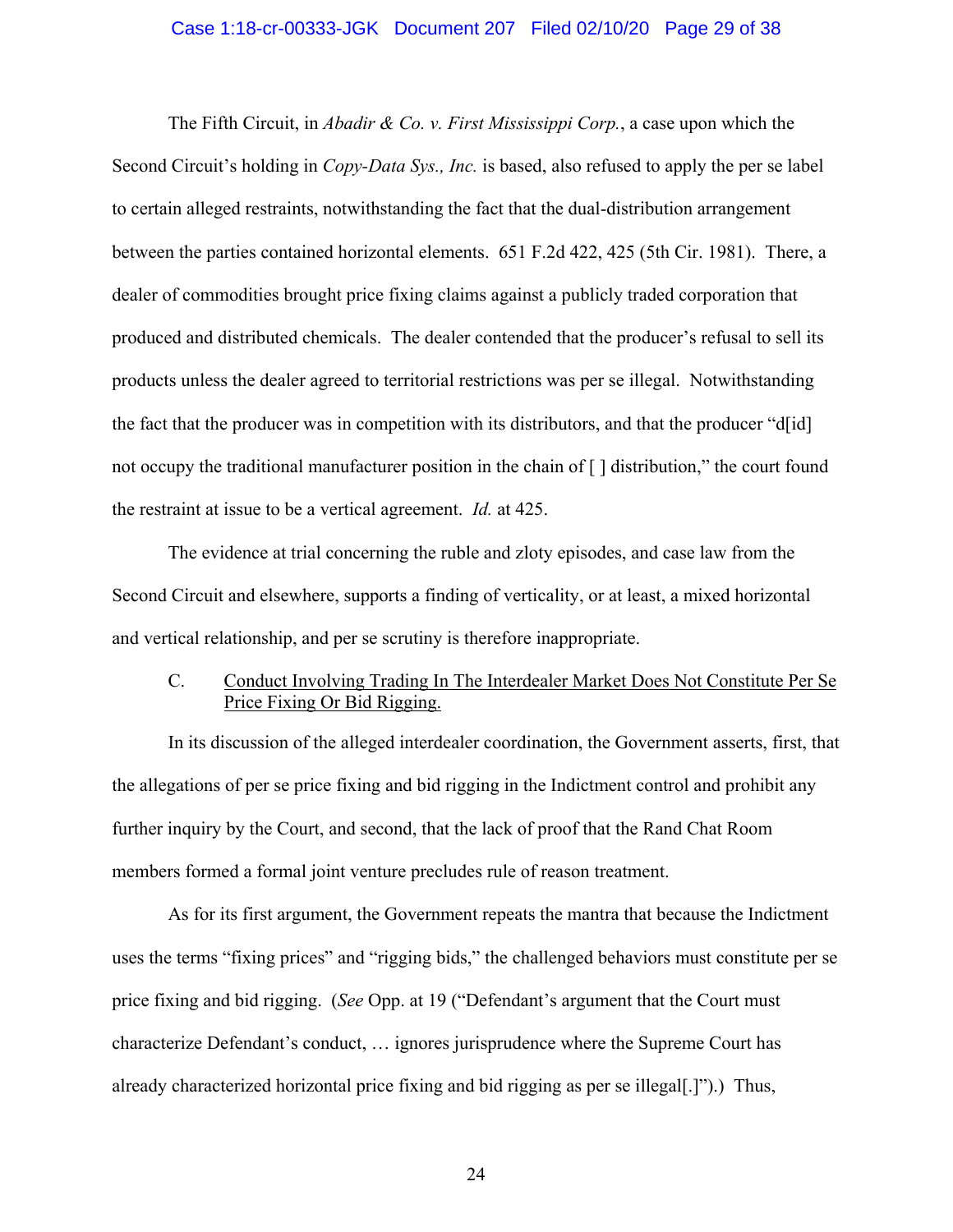### Case 1:18-cr-00333-JGK Document 207 Filed 02/10/20 Page 30 of 38

according to the Government, any further inquiry into the challenged behaviors is prohibited. (*See id.* at 20-21.) Mr. Aiyer does not dispute that "horizontal price fixing and bid rigging [is] per se illegal." (Opp. at 19.) Nor does Mr. Aiyer dispute that procompetitive justifications cannot be considered in a per se case.6 (*See id.* at 20.) What the Government fails to acknowledge is that the Court has never ruled that the interdealer behaviors, if they occurred as alleged, would constitute per se price fixing or bid rigging. To make such a determination, the Court needed to evaluate the behaviors in context and the behaviors' likely effects. (*See supra* at Section  $II(A)$ .)

The majority of the challenged episodes of Reuters trading involved spoofing and fictitious trades, which do not constitute antitrust violations. (See Motion at Section II(A)(2)(ii).) The Government asserts contradictory positions in its Opposition, acknowledging that "spoofing and fake trades were relevant to show Defendant's relationship with his coconspirators and his state of mind," and were not themselves antitrust violations, but then later in the same paragraph suggesting that spoofing and fictitious trades "can[not] escape antitrust scrutiny." (Opp. at 21 ("[A]ny suggestion that spoofing or fake trades can escape antitrust scrutiny simply because the conduct tricked others into increasing supply and demand is incorrect").) The Government's stance in its Opposition that spoofing and fictitious trades should be subject to antitrust scrutiny

 $\overline{a}$ 

<sup>6</sup> The Government additionally argues that "in *per se* cases[,] effect, or lack thereof, is irrelevant." (Opp. at 20.) This assertion is contrary to the law. Evidence of effects, or lack thereof, is relevant to the question of whether Mr. Aiyer entered into an agreement with the requisite intent. *See Matsushita Electric Industrial Co. v. Zenith Radio Corp.*, 475 U.S. 574, 592 (1986) ("The alleged conspiracy's failure to achieve its ends in the two decades of its asserted operation is strong evidence that the conspiracy does not in fact exist."); *U.S. Gypsum Co.,* 438 U.S. at 446 (defining intent as a function of "requisite anticompetitive effects" and the defendant's "knowledge of [those] likely effects").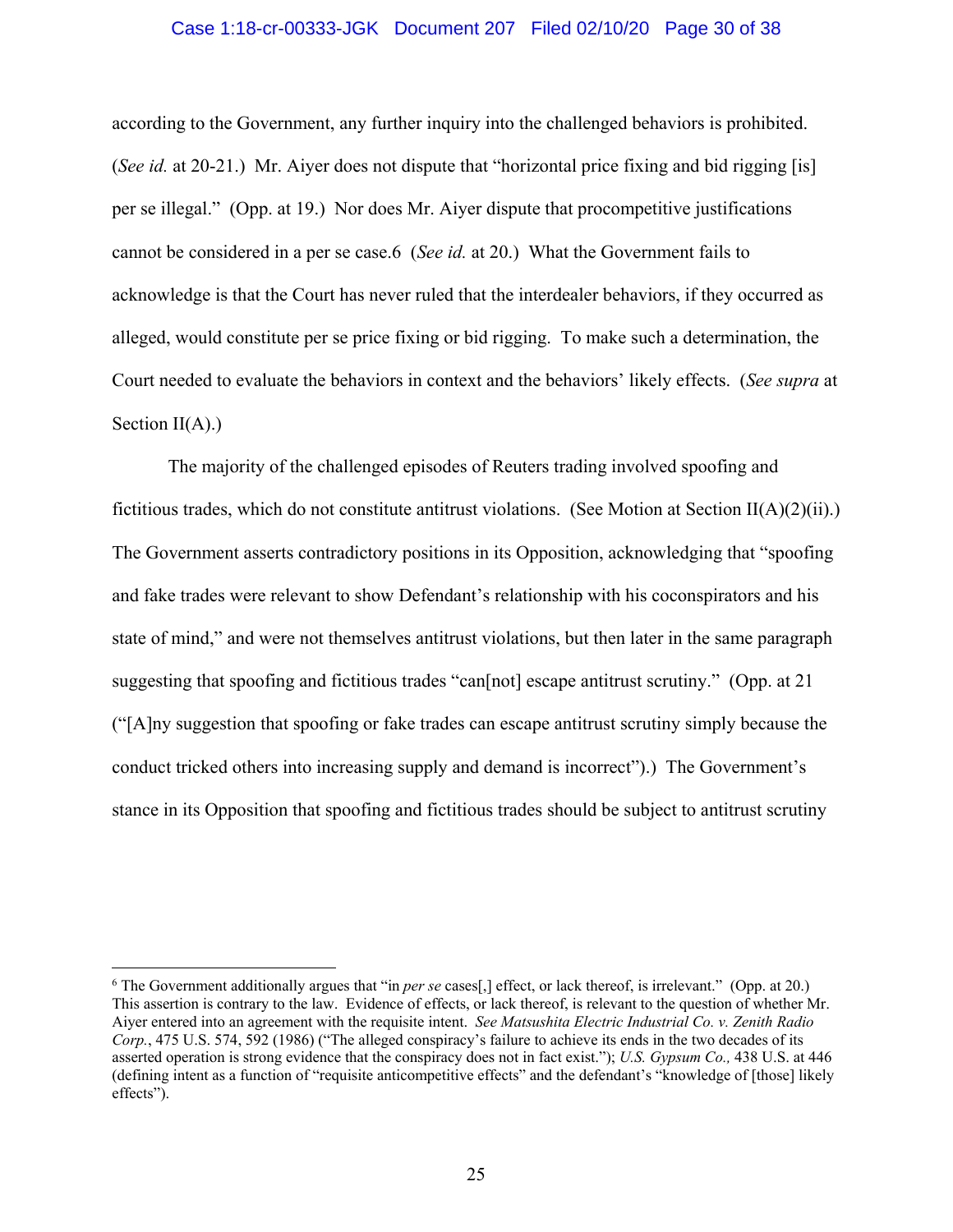### Case 1:18-cr-00333-JGK Document 207 Filed 02/10/20 Page 31 of 38

is inconsistent with its position, and the Court's jury instruction, at trial.7 (*See* Trial. Tr. at 1918:12-1919:15, 1920:8-12 (Calle; Koeltl, J.); id. at 2142:16-2143:1 (Koeltl, J., Jury Instruction).)

The Government further contends that Mr. Aiyer's trading in the interdealer market does not merit rule of reason treatment because Mr. Aiyer and his alleged coconspirators never formed a formal joint venture and that, consequently, the ancillary restraints doctrine does not apply. (*See* Opp. at 17-19.) As the Government concedes in its Opposition, however—by acknowledging that "*most*," but *not all*, "of Defendant's citations are to joint venture cases" (*id.* at 18 (emphasis added))—there is no requirement that the participants be parties to a formal joint venture agreement for a Court to consider the procompetitive justifications for the challenged behaviors *prior to* making a characterization determination. *See Polk Bros., Inc. v. Forest City Enters., Inc.*, 776 F.2d 185, 189 (7th Cir. 1985) (Easterbrook, J.) ("A court must ask whether an agreement promoted enterprise and productivity at the time it was adopted. If it arguably did, then the court must apply the Rule of Reason to make a more discriminating assessment."); *Rothery Storage & Van Co. v. Atlas Van Lines, Inc.*, 792 F.2d 210, 229 (D.C. Cir. 1986) ("[A restraint] that is part of an integration of the economic activities of the parties and appears capable of enhancing the group's efficiency, is to be judged according to its purpose and effect."). Instead, if a collaborative arrangement exists, the Court must then determine whether there is a "plausible relationship" between the challenged restraint and the procompetitive rationale. *See, e.g.*, *Medical Center at Elizabeth Place LLC v. Atrium Health Sys.*, 922 F.3d 713,

<u>.</u>

<sup>7</sup> The Government's reliance on *Alaska Electrical Pension Fund v. Bank of Am. Corp.*, 175 F. Supp. 3d 44 (S.D.N.Y. 2016) is misplaced. There, the court was determining, on a motion to dismiss, whether the plaintiffs sufficiently alleged antitrust injury in a case that appears to undertake a *rule of reason analysis*. The behavior at issue, among other things, involved the defendants' flooding of the market with *their own activity* in order to manipulate a benchmark rate that was then incorporated into financial instruments *purchased by end-users*. *Id.* at 51-52. The conduct in *Alaska Pension Fund* therefore is very different from the evidence of spoofing and fictitious trades introduced at trial, and the court's discussion of antitrust injury cannot guide the Court here.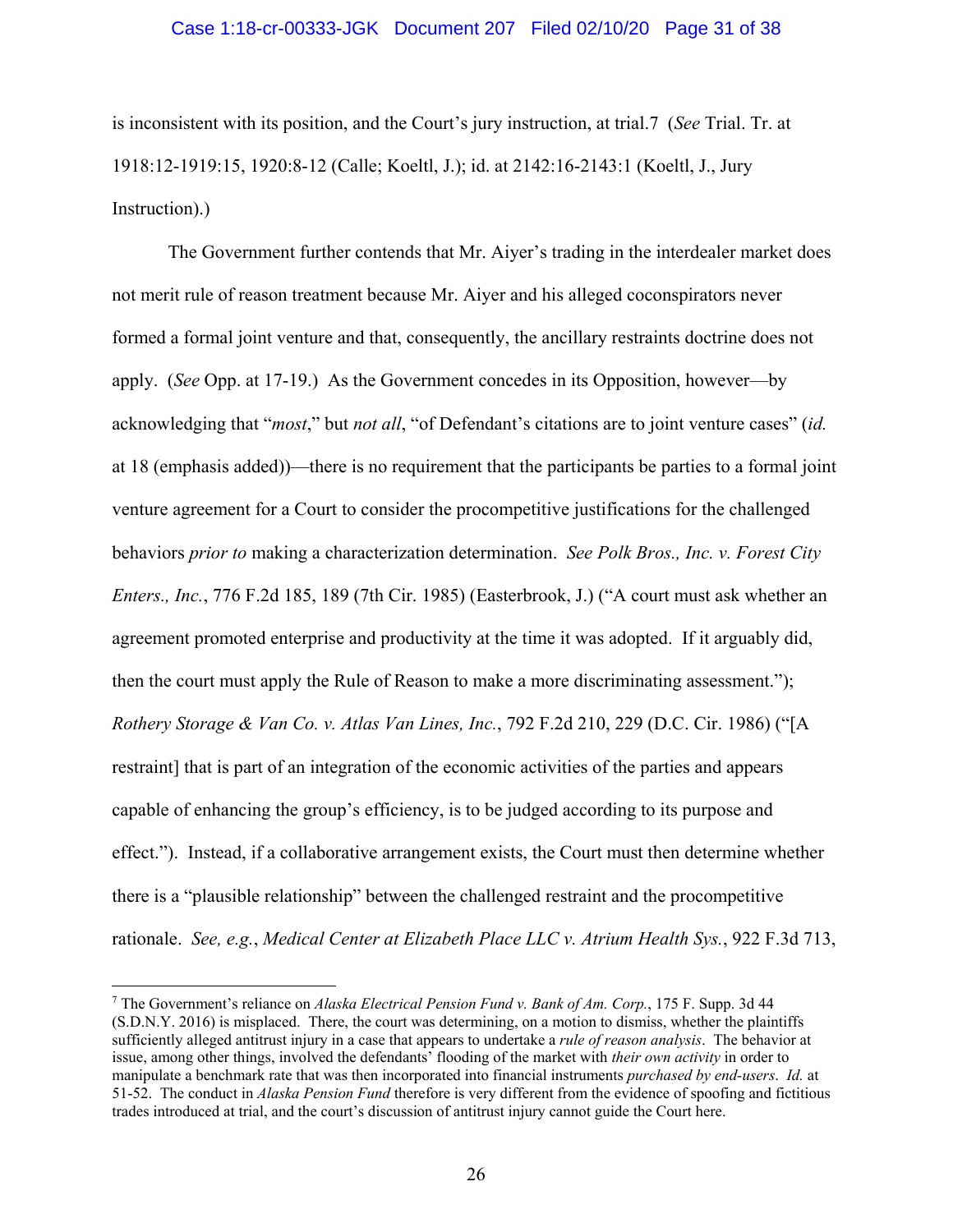### Case 1:18-cr-00333-JGK Document 207 Filed 02/10/20 Page 32 of 38

726 (6th Cir. 2019) (a defendant need only show a "plausible procompetitive rationale for the restraint" to avoid evaluation under the per se rule); *In re Sulfuric*, 703 F.3d at 1010-11 ("[E]ven price fixing by agreement between competitors … [is] governed by the rule of reason, rather than being per se illegal, if the challenged practice when adopted could reasonably have been believed to promote 'enterprise and productivity.'").

The Government insists that, even if there was a valid joint venture, the interdealer behaviors at issue in this case were "not reasonably necessary to achieve the proffered procompetitive benefits." (Opp. at 19.) For the "staying out of the way" episodes, for example, the Government asserts that "when the conspirators shared their risk positions to match off, and then subsequently found out that they were in the same direction …, such that they could not match off, the conspirators could have chosen at that point not to coordinate." (Opp. at 20.) This argument ignores the fact that if a trader uses information to disadvantage another trader when a mutually advantageous transaction is not possible, this behavior deters information sharing altogether, and this reduces the possibility of mutually advantageous procompetitive transactions.

Not surprisingly, the Government elects to ignore the testimony on front-running and its integral connection to the "staying out of the way" episodes. As Mr. Cummins testified, there was an expectation that a party without a risk position would refrain from front-running a party seeking to eliminate his risk position after the two traders exchanged position information. (*See* Trial Tr. at 693:3-13 ("Q. Now, when you did that, when you disclosed to people what your position was, … and you're telling them what you're looking to do, either sell or to buy, you're giving them information that they can use against you. Isn't that right? A. Yes, it is. Q. But your expectation would be: If you want to trade with me, other side, you're not going to go against me because then I'll stop reaching out to you. Isn't the fair? A. That's fair."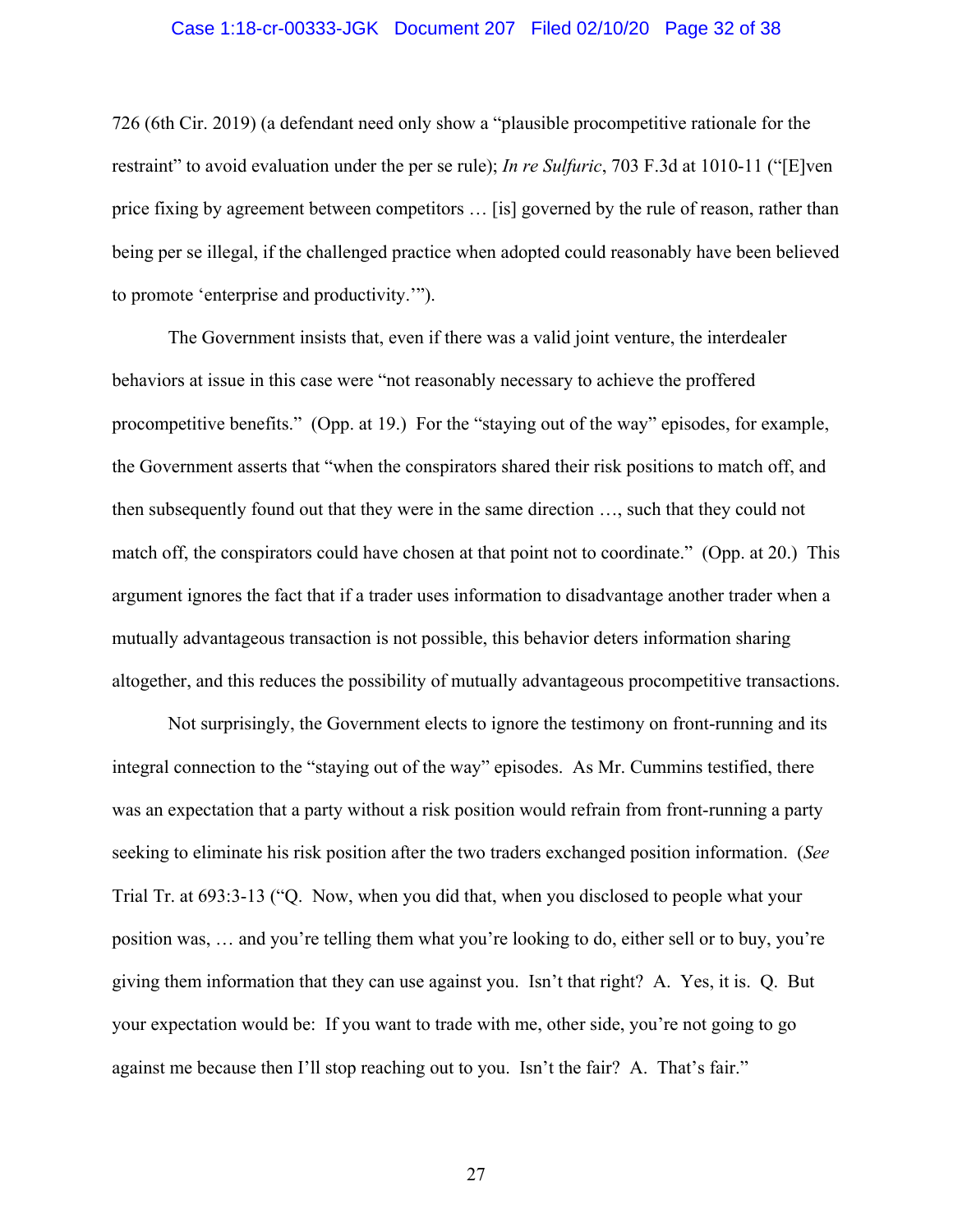### Case 1:18-cr-00333-JGK Document 207 Filed 02/10/20 Page 33 of 38

(Cummins); *see also* Trial Tr. at 1716:23-1719:2) (Lyons).) Without this understanding, traders would not have been willing to share information with each other, making it less likely that they would have engaged in direct trading. (*See* Trial Tr. at 1387:4-1388:7, 1389:15-1390:4 (Katz); DX-324-T at 1:3-8, 4:12-20.)

### **III. The Court Should Grant Mr. Aiyer A New Trial Pursuant To Rule 33.**

Nothing in the Government's Opposition alters the need for a new trial to safeguard Mr. Aiyer's rights. The Government agrees that "a district court has broader discretion to grant a new trial under Rule 33 than to grant a motion for acquittal under Rule 29." (Opp. at 53.) While the Government urges that a court must exercise its Rule 33 authority sparingly, the Government fails to come to terms with the fact that courts in the Southern District of New York have granted new trials to defendants for reasons less grave than those presented here—principally, the risk of a verdict tainted by improper evidence, among several other grounds enumerated in the Motion. *Cf., e.g*., *United States v. Ferguson,* 49 F. Supp. 2d 321 (S.D.N.Y. 1999), *aff'd* 246 F.3d 129 (2d Cir. 2001); *United States v. Galanis*, 366 F. Supp. 3d 477 (S.D.N.Y. 2018); *United States v. Finnerty*, 474 F. Supp. 2d 530 (S.D.N.Y. 2007), *aff'd* 533 F. 3d 143 (2d Cir. 2008).

# A. The Jury's Verdict Likely Was Tainted By Evidence Not Properly Submitted To The Jury.

As discussed above, the Government's evidence at trial was insufficient to sustain its Rule 29 burden, and its case should be dismissed. Even if certain trading episodes are found to have passed Rule 29 muster, however, others plainly did not. Moreover, many of the trading episodes about which the Government introduced evidence at trial involved the ruble or zloty or trading on Reuters. The Court should have ruled before the case was given to the jury that these episodes could not be the basis for a finding of criminal liability. (*See supra* at Section II.) To the extent that *any* of this evidence should have been excluded, a new trial is necessary to protect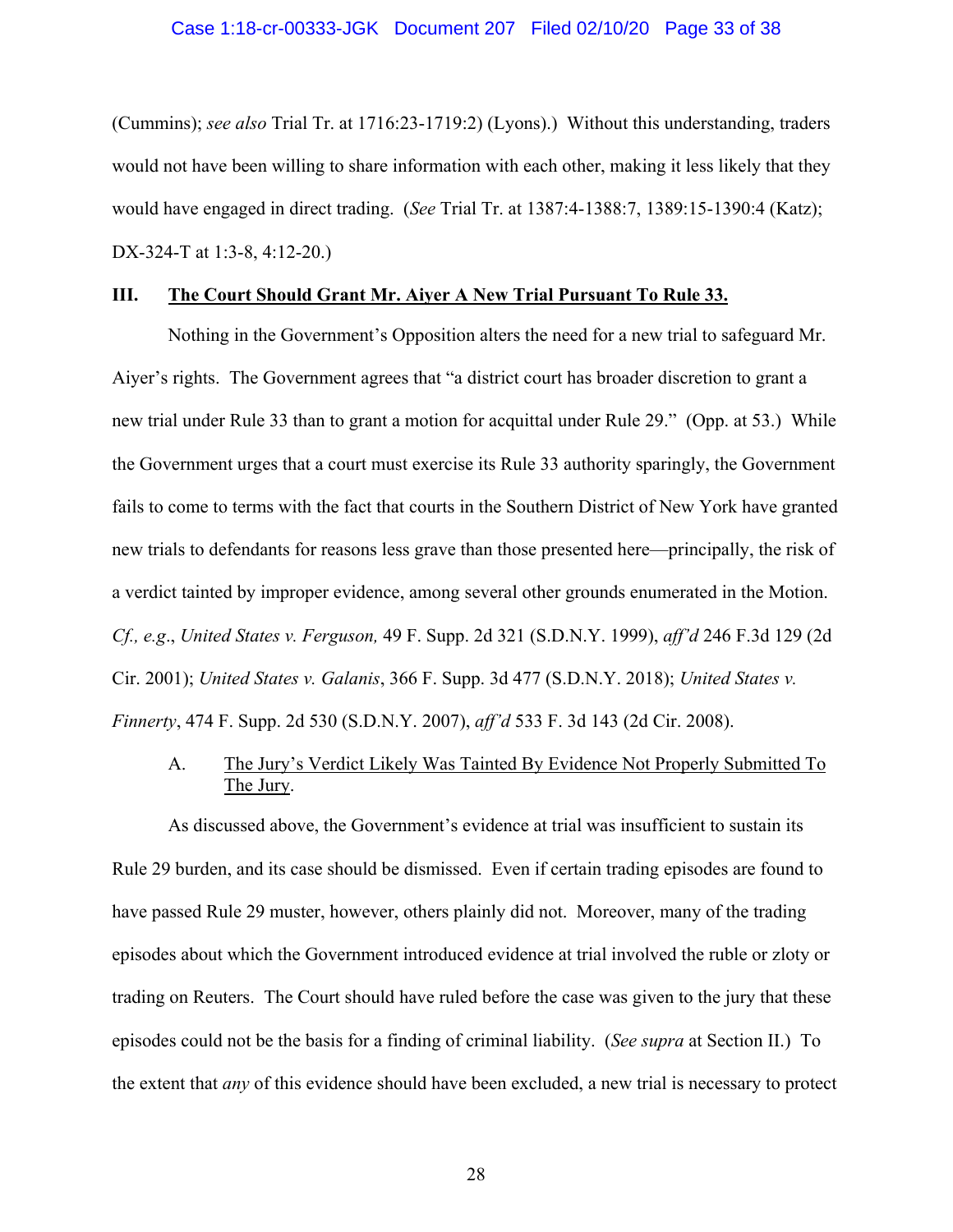### Case 1:18-cr-00333-JGK Document 207 Filed 02/10/20 Page 34 of 38

against the risk of a verdict based on improper evidence. A new trial is warranted when irrelevant, prejudicial evidence may have tainted the verdict. *See United States v. Guiliano*, 644 F.2d 85, 88-89 (2d Cir. 1981); *United States v. DiNome,* 954 F. 2d 839, 845 (2d Cir. 1992).

The Government, citing *United States v. Napolitano*, 564 F. Supp. 951, 954-55 (S.D.N.Y. 1982), claims that the principles of *Guiliano* do not apply because this proceeding is a "singlecount, one-defendant" case, whereas *Guiliano* involved multiple counts and defendants. (Opp. at 55.) The Government's view, however, is overly formalistic and ignores the logic of the case law. *Guiliano* supports the principle that a new trial is appropriate where there is a "distinct risk that the jury was influenced in its disposition … by improper evidence." *Guiliano*, 644 F.2d at 85, 88-89 (2d Cir. 1981). That this case pertains to a single count with several distinct types of evidence rather than multiple counts with several distinct types of evidence is of no moment. The Government's "kitchen sink" approach of including disparate types of evidence in a single comspiracy count, including evidence that cannot support the crime charged in the count, should not then shield the Government from judicial scrutiny of the very risk that approach created. The fact that this case involves one count and one defendant does not at all diminish the risk that evidence that did not tend to prove the crime charged was improperly considered.

Indeed, the risk of impropriety may be even greater in this single-count case for reasons that the Government's own legal authority suggests. In *Napolitano*, the defendant argued that the RICO count, on which the jury acquitted, "subliminally influenced" the jury to find the defendant guilty as to the two other counts charged. *Napolitano*, 564 F. Supp. at 954. Unpersuaded, the court reasoned that "the fact that [the defendant] was acquitted of the RICO count is itself a strong indication that [the jury] was able to separately consider the evidence." *Id.* No such indication of the careful consideration or categorization of evidence exists here.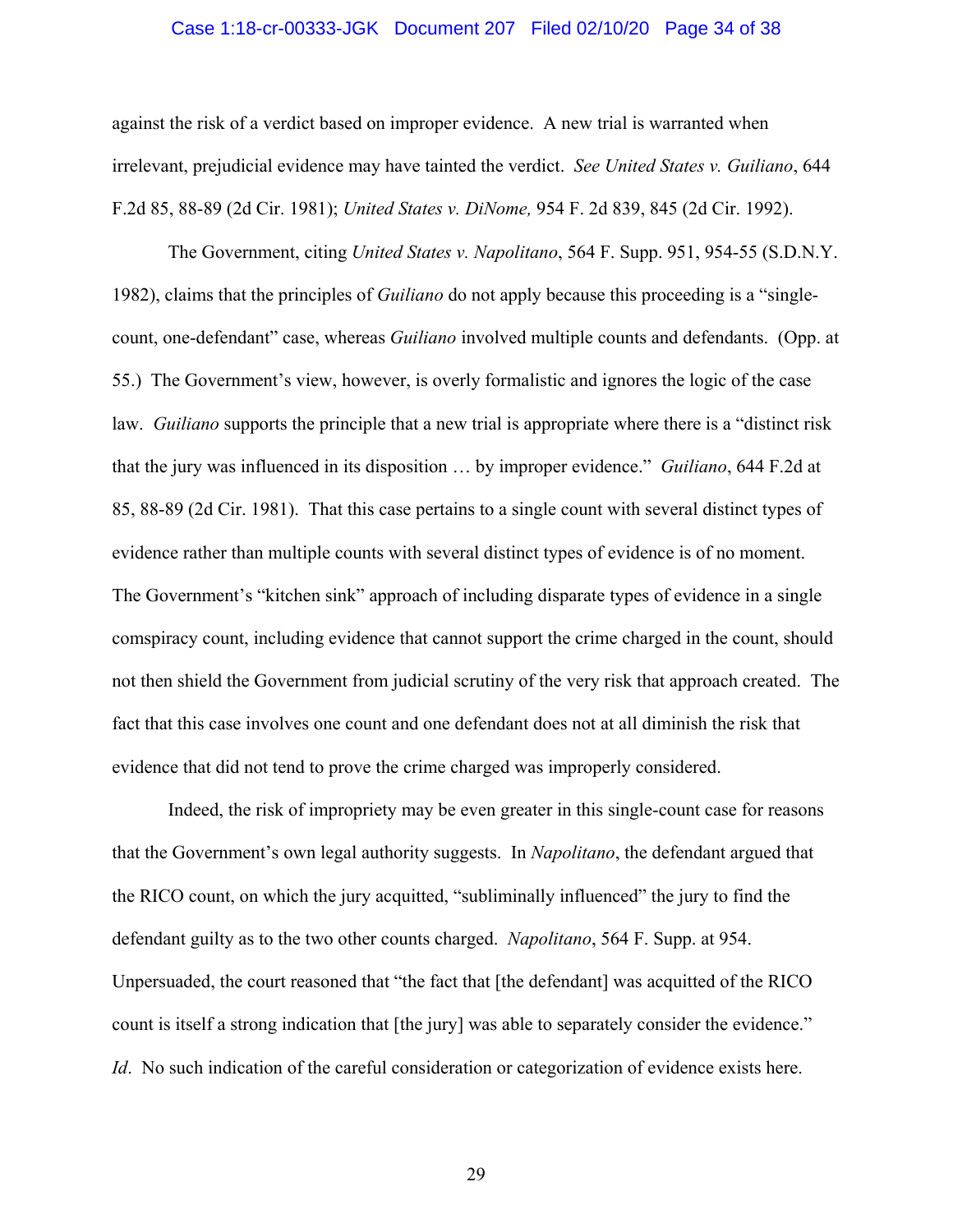#### Case 1:18-cr-00333-JGK Document 207 Filed 02/10/20 Page 35 of 38

Instead, as in *Guiliano*, the jury was presented with a barrage of evidence, much of which should have been excluded, and there is no way to gauge how the evidence was considered or which evidence formed the basis of the jury's verdict.

This serious risk of a tainted verdict is reason enough to grant a new trial.

### B. The Prejudicial Content Of The Government's Summations Exacerbated The Likelihood Of A Misled Jury And Tainted Verdict.

The Government's summations capitalized on chat excerpts with inflammatory language but no relation to the challenged trading activities, likely misleading the jury and creating confusion as to which evidence related to the crime as charged. (*See* Motion at Section III(C).) The Government's improper reliance on prejudicial sound bites was its reaction to a critical evidentiary problem for the Government's case: no facts were established through testimonial evidence that connected the chat messages to any antitrust conspiracy. With only the chats to advance its case, the Government elected to present the most inflammatory lines in its summations, along with the Government's own say-so as to their meaning. (*See id*.) For the separate but related reason that the Government's summations were improper and prejudicial, a new trial is warranted.

In its Opposition, the Government argues that, "to the extent that the statements were subject to multiple interpretations," the Government had broad latitude as to the inferences it may reasonably suggest to the jury during summation. (Opp. at 57 (internal quotations and citations omitted).) While it may be that the Government enjoys a certain latitude with respect to inferences, the possibility of multiple interpretations and differing inferences is precisely what the Government foreclosed with its declaration that the chats "speak[ ] for [themselves]." (*See*  Trial Tr. at 2098:3-4 (Hart); *see also* Trial Tr. at 1944:14-17 ("'conspiracies are nice' … speaks for itself") (Chu); Trial Tr. at 1953:24 (same) (Chu); Trial Tr. at 1953:25-1954:2 ("'Probably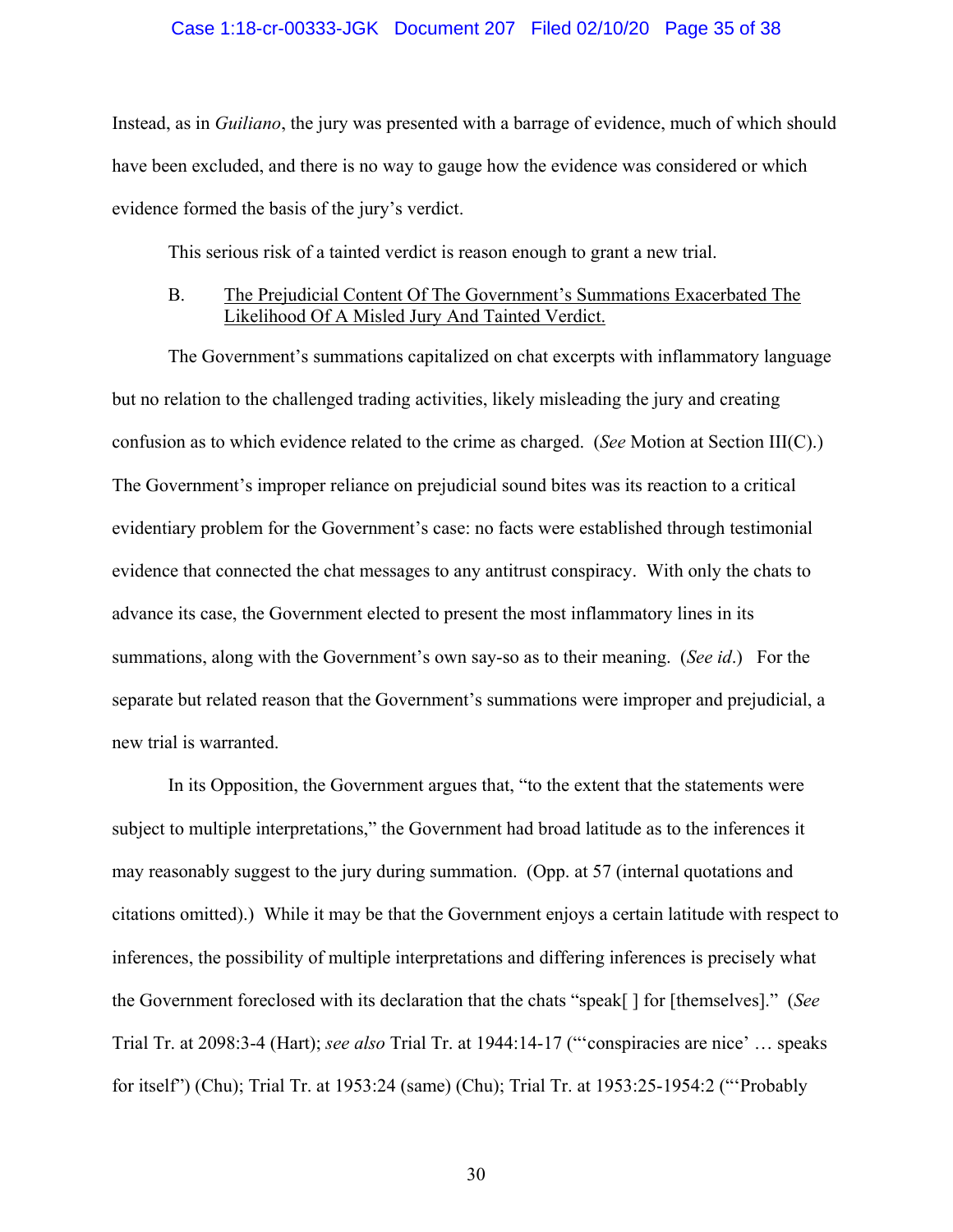### Case 1:18-cr-00333-JGK Document 207 Filed 02/10/20 Page 36 of 38

shouldn't put this on perma chart.' Again, speaks for itself." (Chu); Trial Tr. at 1955:6-10 ("" ... I think between us we can run ZAR.' … speaks for itself.") (Chu); *see also* Motion at Section  $III(C).$ 

The Government further argues, without any citation to the trial transcript, that the excerpts show the "Defendant's degree of trust with his co-conspirators ('chat of trust')" and the "Defendant's intent to coordinate his trading with his co-conspirators ('salute to first coordinated ZAR effort')." (*See* Opp. at 58.) This assertion exemplifies the very issue with the Government's summations—the exploitation of ambiguous language, for which the Government offers only its own say-so about its meaning.

The Government also makes the argument that the "co-conspirator testimony … linked these comments [the excerpts] to relevant elements of the broader conspiracy such as their coordinated trading, shared confidence and motivation." (*Id*.) As a threshold matter, none of these so-called "elements" are legal elements of the crime charged. (*See* Opp. at 1 (itemizing elements of the crime).) More troublingly, as discussed in the Motion, the witness testimony relating to 24 of the 37 sound bites the Government referred to in summation revealed the opposite of "link[ing]" these excerpts to a conspiracy. Mr. Katz's and Mr. Cummins' testimony affirmatively showed a lack of connection between the chat excerpts and any price fixing or bid rigging. (*See* Trial Tr. at 920:3-21 (establishing that "chat of trust" meant "[d]on't go out and start talking to people and potentially get anyone in trouble … We trusted each other") (Katz); Trial Tr. at 571:5-16 (establishing that "salute to the first coordinated ZAR effort" related only to "an exchange of information" that led to "certain trading" that Mr. Cummins admitted was independent) (Cummins).)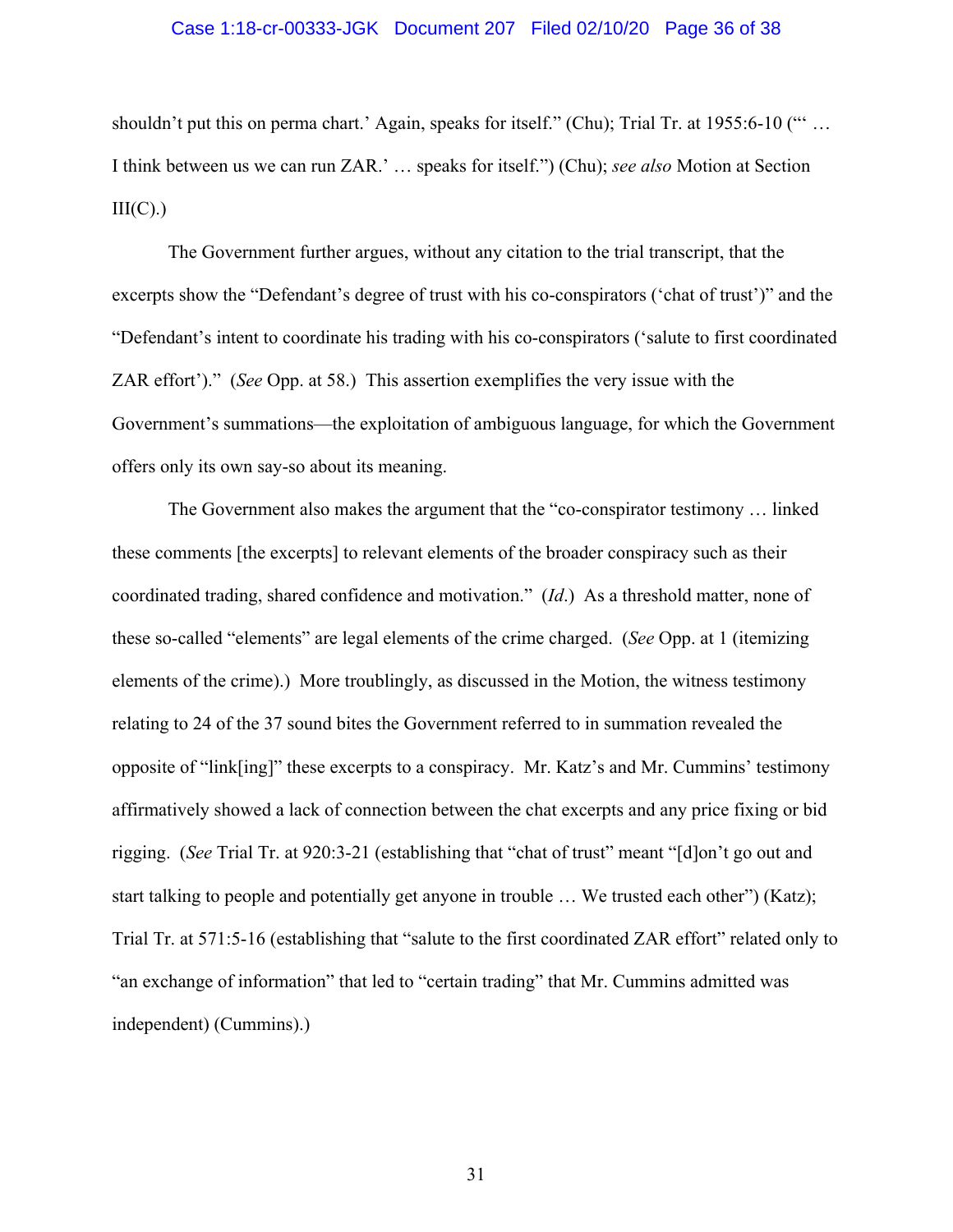### Case 1:18-cr-00333-JGK Document 207 Filed 02/10/20 Page 37 of 38

The improper, inflammatory content of the Government's summations, coupled with the Government's commentary that the chat language "speaks for itself," rises to the level of prejudice that warrants a new trial.

### C. The Verdict Was Contrary To The Weight Of The Evidence.

The Government fails to respond to Mr. Aiyer's argument that the body of evidence in this case, which was largely circumstantial, did not give rise to the inferences urged by the Government. The inherent ambiguity of the chat language, which discussed equally ambiguous trading activity, should not be resolved in the Government's favor in light of the numerous admissions disproving any theory of coordination with respect to specific trading episodes. (*See* Motion at Section III(F) (citing 11 such examples of episodes with admissions from Mr. Katz and Mr. Cummins that were inconsistent with any antitrust conspiracy).) The Government refuses to engage with these problems of proof and responds only with the conclusory statement that "the verdict was well supported by both direct and circumstantial evidence," without any legal or factual citations. (Opp. at 65.) The verdict reached in this case necessarily entailed inferential leaps by the jury that the evidence simply did not permit. That the verdict was contrary to the weight of the evidence is also grounds for a new trial.